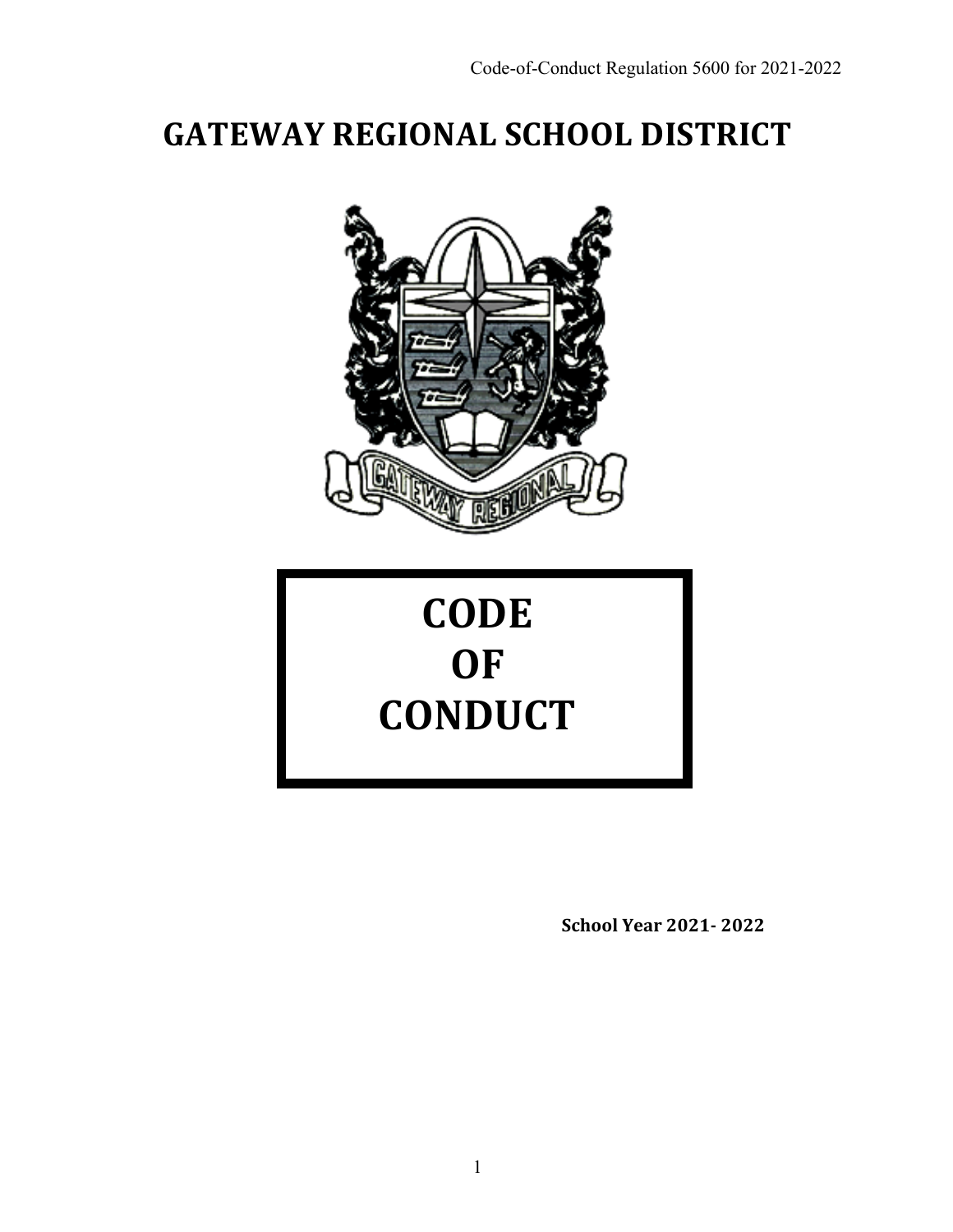## **I. CORE VALUES**

As a school community we believe that agreed upon, common core values are **necessary in order to drive and shape the Code-of-Conduct. These are the principles** that guide our actions as students and staff in our building.

- **1.** We are here to learn and to teach.
- 2. Everyone has the right to be treated with respect and dignity at all times.
- **3. School is a special place that has its own set of standards.**
- **4.** There is a right way to express yourself in our school if you want to be heard.
- **5.** Drugs and weapons have no place in our school.
- **6.** Conflicts should be resolved peacefully, not violently.
- **7.** Everyone has the right to feel safe.

## **II. STATEMENT OF BELIEFS**

The Gateway Regional Code-of-Conduct is based on the following beliefs. This code will:

- Ensure that an atmosphere conducive to quality learning is maintained.
- Provide for the safety and welfare of the school population.
- Allow for preventive and intervention strategies whenever possible.
- Be consistent and fair for all students.
- Encourage long term behavior modification to eliminate future disciplinary infractions.
- Encourage parental involvement at every level.
- Incorporate "natural" consequences whenever possible.
- Where possible, include students "owing their own time" over losing school time.
- When all traditional discipline strategies have been exhausted and have proven ineffective, allow for "equivalent discipline".
- Allow for extenuating circumstances in the administration of discipline.

# **III. GOALS OF THE CODE-OF-CONDUCT**

The goals of the Code-of-Conduct, in part, are to support the classroom teacher once all available classroom management techniques have been exhausted.

1. To protect learning and instruction;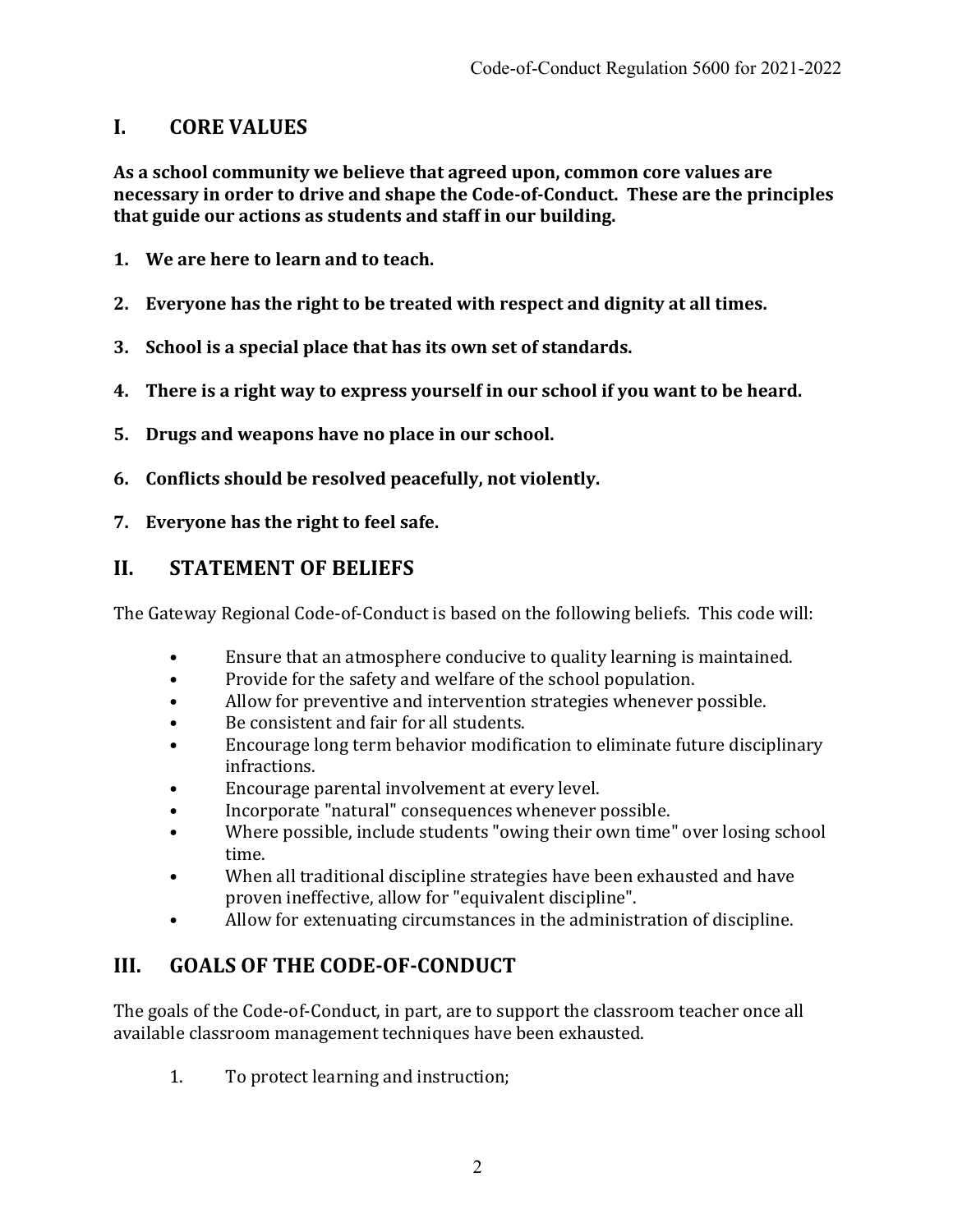- 2. To promote mutual respect for others and the school;
- 3. To ensure students take full advantage of their educational opportunities;
- 4. To create a safe environment for learning.

# **IV.** PARENTAL INVOLVEMENT AND SUPPORT

We at Gateway Regional believe that no Code-of-Conduct can be successful without the support and involvement of our parents. Almost every infraction in our Code-of-Conduct involves parents - either through telephone contact, letter, email or conference. That is why it is very important to establish a relationship built on cooperation and mutual responsibility.

When we involve parents in a disciplinary action concerning their child, it is not with the message, "What are you going to do about it?" but rather, "How can we work together to address this situation and prevent it from occurring in the future?" Our strongest motivation is prevention not punishment.

Our Code-of-Conduct has four very clear goals: 1) To protect learning and instruction; 2) To promote mutual respect for others and the school; 3) To ensure students take full advantage of their educational opportunities; 4) To create a safe environment for learning. We believe that most parents support us in these goals for their child and for all children in the school.

We recognize that there will be times when parents disagree with our decisions regarding discipline. Parents can seek appeal through the principal when this occurs. Again, our attempt is not to be unfair or overly punitive, but to support the goals we have established in our Code-of-Conduct. The support of the parents in these efforts is crucial if we are to continue to maintain a safe and orderly environment for learning.

# **V. STUDENT'S RIGHTS AND RESPONSIBILITIES**

## **Student Rights**

A substantial body of state and federal laws address the rights of students. These are outlined in the New Jersey State Administrative Code and summarized in the 1995 State Department document entitled "Student Codes of Conduct". These documents will guide any questions that may arise in these areas. These rights include:

- The right to a public education;
- The right to attend school in a safe environment;
- First Amendment rights;
- Protection from discrimination and harassment/entitlement to respectful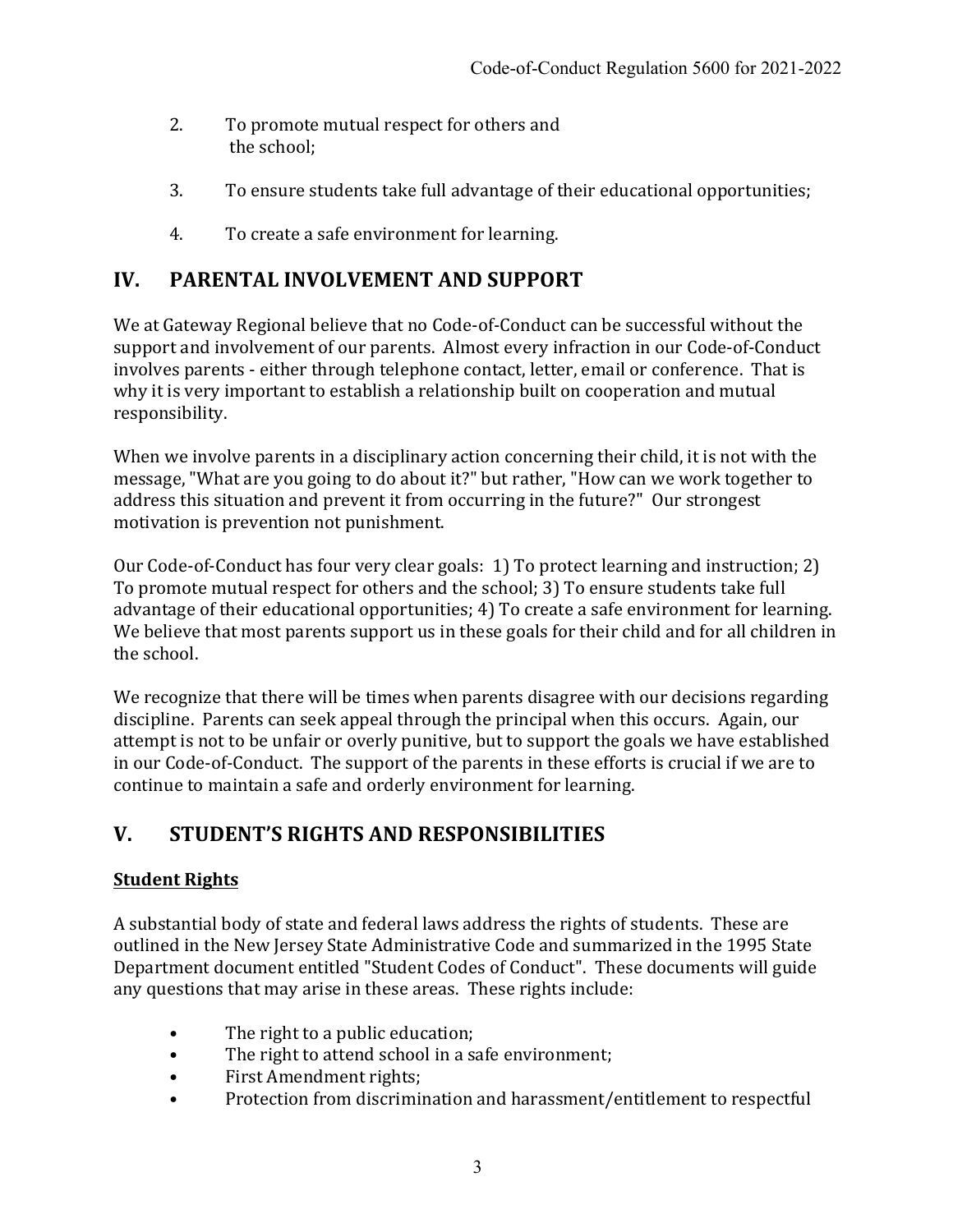communication;

- Access, confidentiality, and content of pupil records;
- No exclusion due to marriage, pregnancy or parenthood;
- Due process in disciplinary matters;
- Search and seizure rights within a school setting.

#### **Harassment, Intimidation, and Bullying (HIB) Policy**

The Board of Education prohibits acts of harassment, intimidation, or bullying of a pupil, staff member, volunteer, or visitor. A safe and civil environment in school is necessary for pupils to learn and achieve high academic standards. Harassment, intimidation, or bullying, like other disruptive or violent behaviors, is conduct that disrupts both a pupil's ability to learn and a school's ability to educate its pupils in a safe and disciplined environment. Since pupils learn by example, school administrators, faculty, staff and volunteers should be commended for demonstrating appropriate behavior, treating others with civility and respect, and refusing to tolerate harassment, intimidation, or bullying.

The districts' Harassment, Intimidation, and Bullying (HIB) policy is located on the district's website. Individuals may report HIB to any staff member, or by requesting a form at the main or guidance offices, using the district's electronic reporting system, STOPIT, located on the district's website.

If you have questions or concerns you may contact: Mrs. Aimee Little, Anti-bullying Specialist, at 856-848-8200 ext. 227; or Mr. Louis Raba, Anti-bullying Coordinator, at ext. 212.

#### **Due Process in disciplinary actions**

Students have the following due process rights for suspensions:

- 1. Right to present his or her side of story;
- 2. Right to appeal a suspension. With the knowledge and approval of a parent, a student can submit a written notice to the principal to appeal a decision by the vice-principal. If not satisfied with the principal's decision, the student also can appeal in writing to the superintendent. The appeal process can take no longer than 24 hours from the initial assignment of the consequence to the decision by the superintendent. While under appeal, the suspension will be delayed no more than one day.

#### **Lowering of grades/denial of credit**

• Grades cannot be lowered as a result of work missed while a student is suspended. A suspended student must be given the opportunity to make up the work.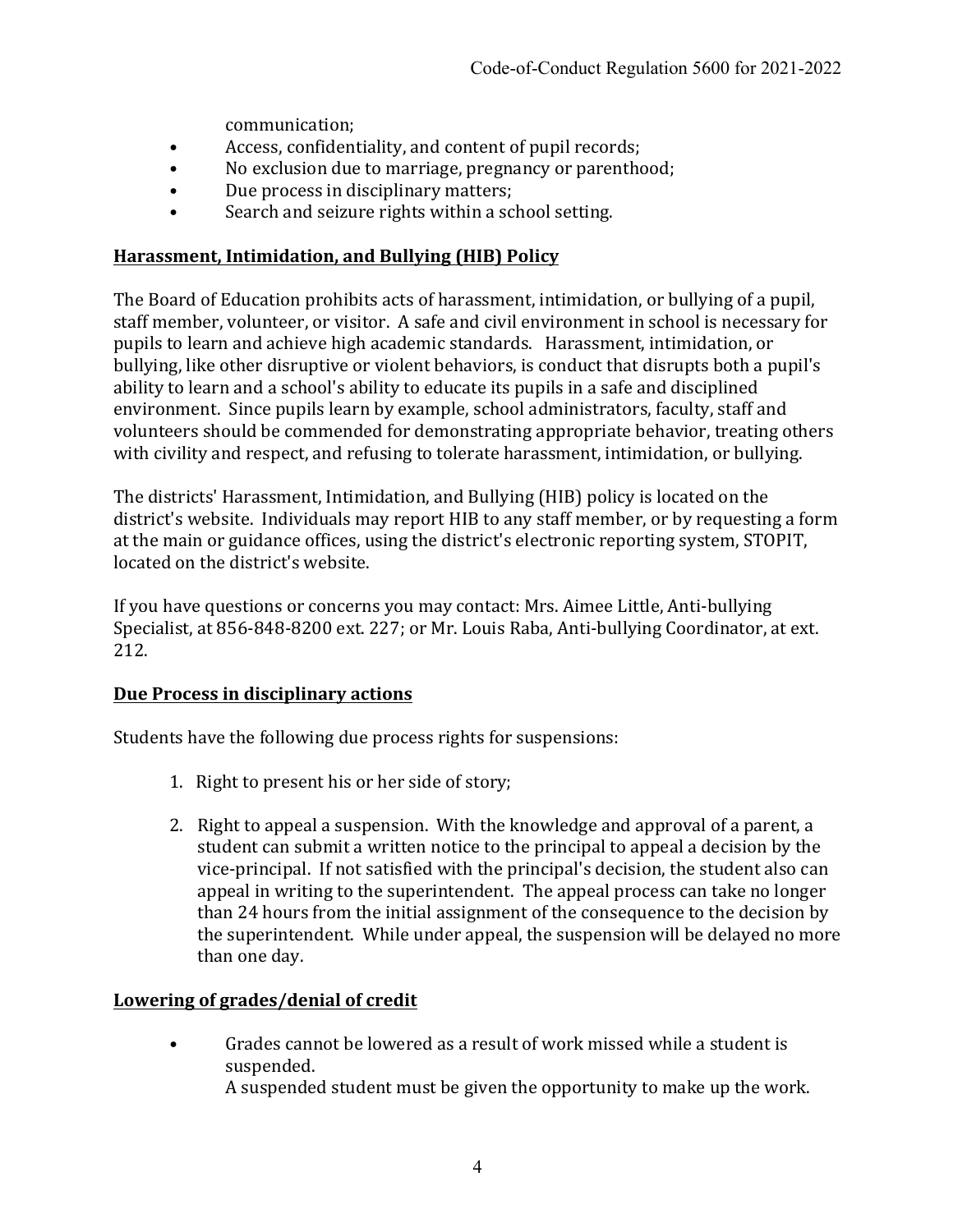The student can lose credit for the class based on the student's lack of attendance. In cases where denial of credit is proposed, the student must be given the opportunity to review his or her attendance record and present his or her case as to why credit should not be withheld.

#### **Exclusion from extracurricular activities, school functions or graduation**

A student's entitlement to a thorough and efficient education does not extend to extracurricular activities, school functions, sports or graduation exercise when denied as part of disciplinary sanction. The principal has discretionary power to exclude a student from these activities when such measures are reasonable and designed to maintain the order and the integrity of the school environment.

#### **Student Responsibilities**

In order to benefit from the public education provided to them by law, students should recognize and accept their responsibility as citizens of our school in the following areas:

#### 1. **Attendance**

Regular attendance at school is a fundamental responsibility of students. Parents and school officials are obliged to see that school-age students actually attend school. The compulsory education laws hold the parent or guardian of children between the ages of 6 and 16 responsible for their regular school attendance, while school officials are responsible for monitoring such attendance and invoking truancy procedures when necessary. While the compulsory education statutes require school attendance until age 16, as a practical matter, students may not withdraw from school without parental permission until they have reached the age of majority (18) or have been declared emancipated minors.

Lateness, cutting, and excessive or unexcused absenteeism not rising to the level of truancy are also serious matters which, while not resulting in court sanctions against parents, will be a cause for student discipline or other modes of intervention as a matter of our policy.

#### 2. **Application to Studies**

Under State law, students are expected to apply themselves to the tasks set out for them by our school. These include striving to attain established goals and objectives, completing assignments, and contributing to the classroom and school environment.

#### 3. **Appropriate Conduct**

Also under State law, students are responsible for following our school rules and behaving in a manner consistent with maintaining a positive learning environment. Students are expected to follow the authority of teachers and other officials, exercise an appropriate degree of self-control in their words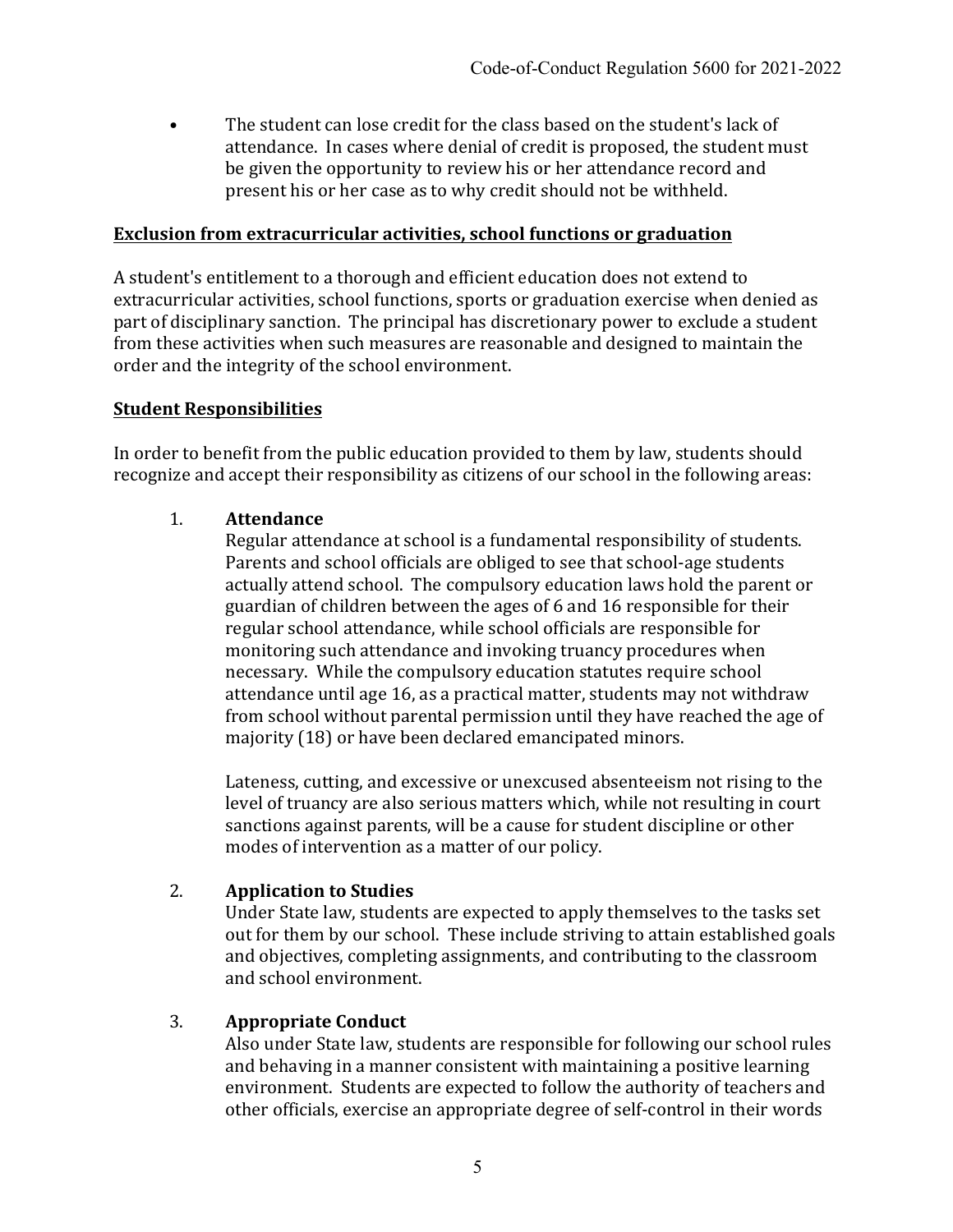and actions, resolve conflicts in a constructive manner, respect the persons and property of fellow students and the school, comport themselves with honesty, and report violence, vandalism and other improper or unlawful activity to a person in authority. While recognizing that they have certain rights, students must also accept that such rights carry with them certain responsibilities. For example, freedom of speech is balanced by a responsibility for statements made; the right to transportation is contingent on good behavior while on the bus.

#### 4. **Lockers and Locks**

Each student will be assigned an individual locker with a lock assigned to that locker. Students are responsible for locks that are stolen or missing. Students will be charged a \$7.00 lost lock fee. School locks are the only locks permitted to be used on hall lockers. Students are responsible for keeping their lockers neat, clean and locked at all times. Students should note that the school district accepts no liability for personal property.

Student lockers are the property of the Board of Education and are subject to inspection by the administration in accordance with 18A: 36-19.2. As every student is assigned an individual locker, they are responsible for all of the contents of their assigned locker.

Students will be issued a locker and lock to use during physical education class. This locker will be theirs for the period they are assigned to physical education. This lock must be used to safely secure all personal belongings during every Physical Education Class and must be removed after each class.

# **VI. PREVENTION**

In the classroom, experienced teachers know that effective classroom management begins with prevention. Setting clear expectations for behavior, planning stimulating and interesting lessons, keeping students on task, and using effective communication practices are some of the preventive measures teachers use. The less a teacher has to deal with discipline the better. A teacher who relies exclusively on corrective and punitive measures to control behavior has a classroom management program that is out of balance.

The same holds true for school wide discipline. A discipline or code-of-conduct policy that does not emphasize prevention first is a policy that is out of balance. Like the classroom, the less the school has to deal with discipline, the more time we can deal with learning and instruction. So if a discipline or Code-of-Conduct Policy is to be truly comprehensive, it must incorporate strategies for prevention.

What are some preventive measures that a Code-of-Conduct Policy can emphasize? Here is a partial list: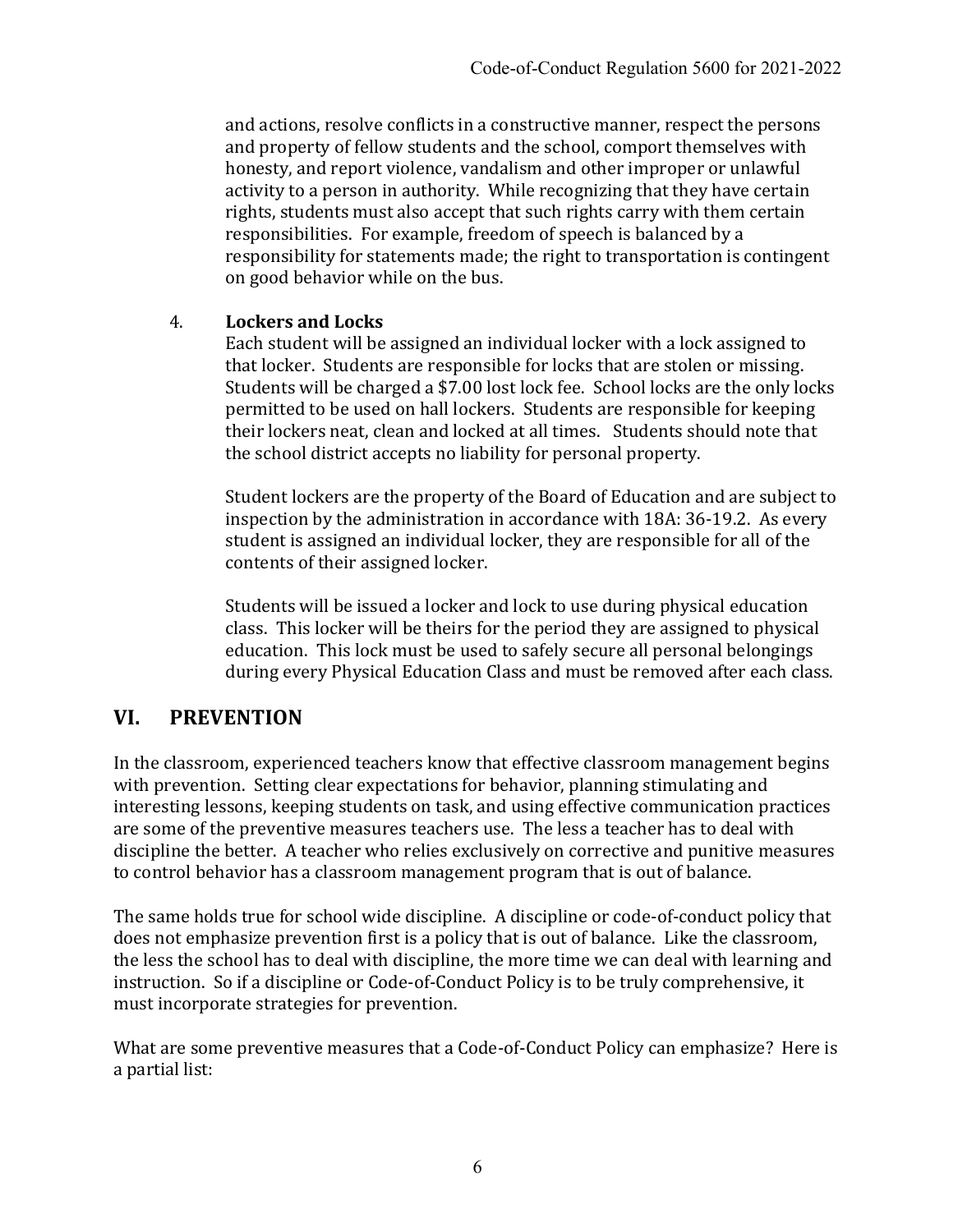- Strive to make all students feel connected to the school. One way this is done is to build a strong and active extracurricular program attempting to attract those students who regularly impact the discipline system;
- Establish mentor programs. Prevent students from being anonymous in our school. Students who continually impact the discipline system are typically kids who refuse to be anonymous;
- Encourage effective communication practices by everyone in the school;
- Support and publicize the core values of our school. All members of the staff should model and support these with students;
- Express appreciation when students begin to follow the rules, i.e. notes, phone call home, personal contact.
- Study management reports on discipline. Analyze where problems are occurring and what can be done to minimize them at a systemic level.
- Many times students react in inappropriate ways because they lack the social skills to respond appropriately. Programs should be explored that can be integrated into the curriculum that address social skills.

Prevention takes the effort of everyone in the school.

# **VII**. **GENERAL GUIDELINES FOR THE ADMINISTRATION OF THE CODE-OF-CONDUCT**

- 1. The principal maintains the authority to exclude a student from extracurricular activities including athletic events, trips, dances, and club functions as part of any consequence caused by a student violating our Code-of-Conduct. Removal of other privileges such as parking is also at the discretion of the principal. In certain extraordinary circumstances, the principal can deny a student participation in graduation ceremonies if the infraction is serious enough to warrant such action.
- 2. Classified students receive the same consequences as all other students with the following exceptions in accordance with Federal Civil Rights statutes and New Jersey law:
	- If a modification to the Code-of-Conduct Policy is stated in the child's I.E.P. These modifications will state alternate consequences but will not exempt any classified student from receiving consequences for violation of school rules. The CST will ensure the building administration receives the I.E.P.'s for these students at the beginning of the year;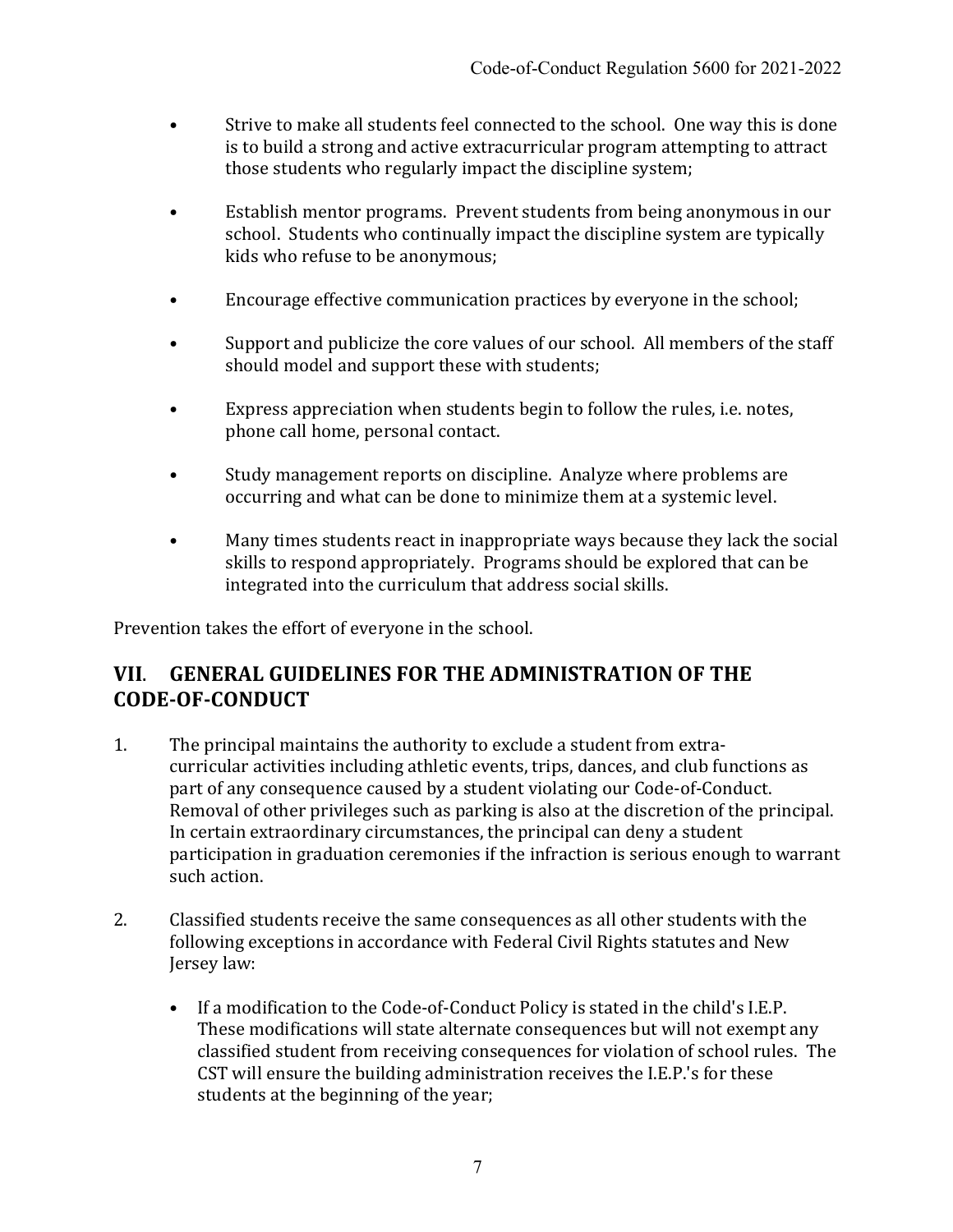- In accordance with  $6A:16-7.2(5)(i)$ , educational services that are comparable to those provided in the school for students of similar grades and attainment shall be provided within five (5) school days of a suspension. In accordance with  $6A:14-2.8(a)2$ , educational services provided to general education students [in] accordance with  $6A:16-7.2(5)(i)$ ] also applies to students with disabilities. Guidelines in accordance with  $6A:14-2.8(c)$  regarding notice, change of placement, and manifestation determination remain in place.
- In accordance with 6A:14-2.8(b), school district personnel may, on a case-bycase basis, consider any unique circumstance when determining whether or not to impose a disciplinary sanction or order a change of placement for a student with a disability who violates a school code of conduct.
- 3. In the event consequences prove ineffective over a period of time to any given student, the vice-principal with approval from the principal, has authorization to try alternate, non-traditional approaches to attempt to modify the behavior(s). Possible strategies discussed include:
	- Referral to Mental Health services;
	- Parent shadowing child during the day;
	- Owing service in the community and/or school;
	- Mandatory enrollment in support groups in the community, i.e. AA.
- 4. The principal or his/her designee has the authority to increase the number of offenses in order to assign more consequences if the infraction warrants it. Example: In School Support (ISS) can be changed to an external suspension. They also have the authority to modify consequences based on significant instructional factors that come to their attention. In the event that a consequence needs to be modified, a two-way communication process between the referring teacher and the building administrator will be in effect. Modifications to major offenses can only be made with the approval of the Superintendent of Schools.
- 5. In cases of appeal to the principal or the superintendent regarding a suspension, the principal will notify the referring teacher and administrator as to the outcome of the appeal.
- 6. Administration will make a determination as to when police would be notified to aid in addressing a situation.
- 7. As appropriate, a student can be requested to apologize to the offended party for any given offense.
- 8. It is an assumption throughout this document that students are, first and foremost, answerable to their classroom teacher. Therefore, the sanctions delineated in this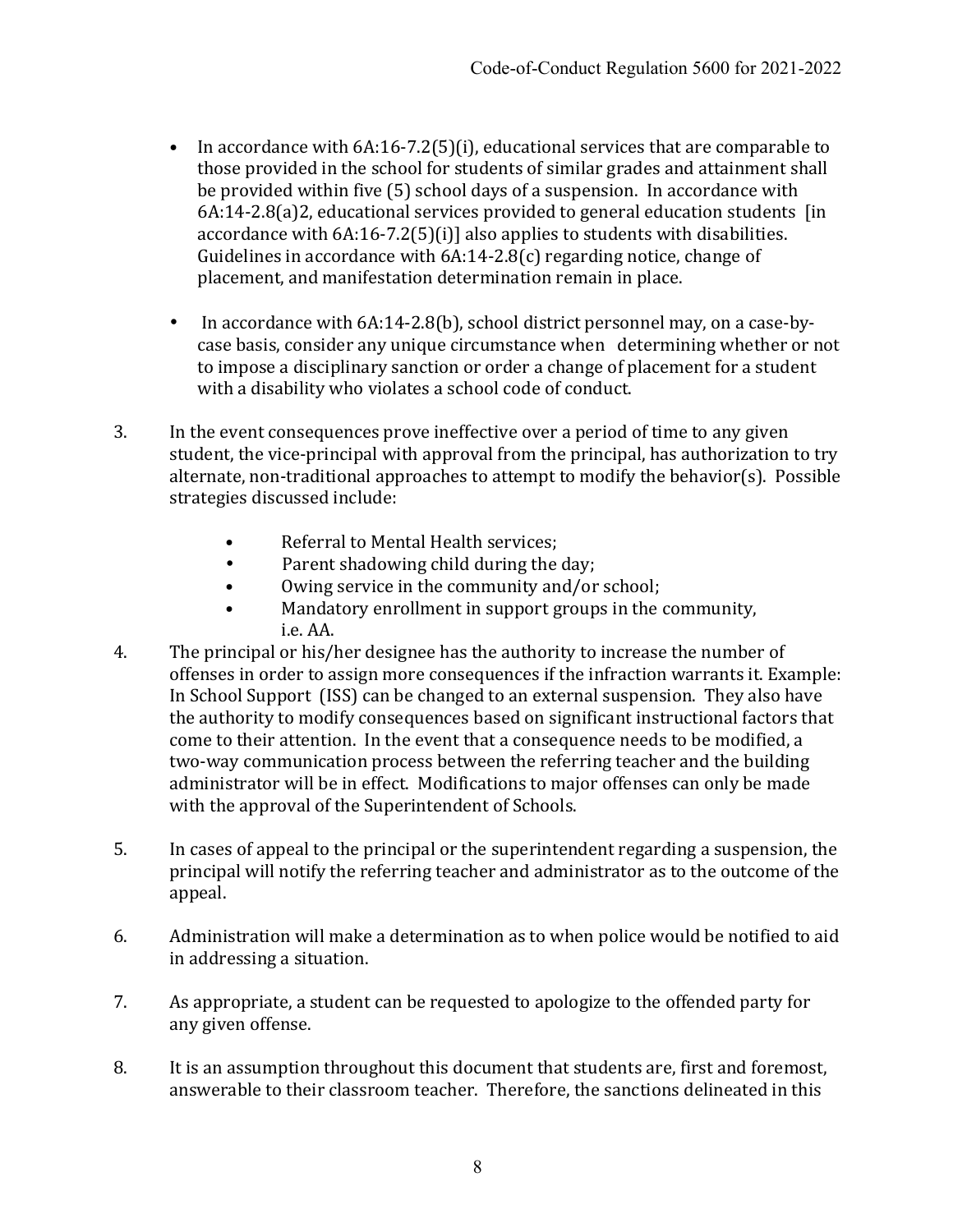document are those used by the administration after individual teachers have worked with a student to remediate inappropriate behavior. Consequently, while a consequence may be a "first offense," it often should be a third or fourth intervention with a student, especially in less critical situations found under Tiers 1 and 2 of the Code-of Conduct.

- 9. Offenses should be viewed cumulatively. If a student is disrespectful for three different teachers, the student is to be addressed at the third level of consequence, not in isolation based on teachers.
- 10. In as many cases as possible, contact or notification of parents should be by phone to ensure immediacy of response. A follow-up letter is recommended as well.
- 11. In some circumstances, students may warrant exclusion from a class/period due to unacceptable behaviors or safety considerations.
- 12. Classroom teacher may request that an administrative detention be changed to a teacher detention or homework clinic. The teacher needs to inform the appropriate administrator. Homework monitor or detention monitor will ensure that all students assigned for lateness spend time on appropriate schoolwork.
- 13. Active Participant: A student that has any level of involvement in a behavior which violates the code of conduct. This includes but is not limited to cheering on or encouraging another student(s) behaviors, being present for an inappropriate behavior and not reporting it to a teacher or an administrator.
- 14. Interfering with an Investigation: Any student who knowingly deceives or refuses to cooperate with an active investigation in which a teacher or administrator is involved with. This would encompass any student that deliberately does not share pertinent information dealing with an ongoing, fluid investigation. The goal is for our students to be transparent, truthful and forthcoming with all information.

\*Discipline would be assigned within the range of the inappropriate behavior(s) within the code of conduct

# **VIII. PRIVILEGE DEMERITS**

One of the beliefs of the Gateway Regional High School District Code-of-Conduct states that the code should "allow for preventative and intervention strategies whenever possible." Many of the consequences outlined in the current Code-of-Conduct support the concept that administration assigns a consequence to a student based on the student's reported inappropriate behavior. In the majority of situations, this approach has achieved desired results. However, in a small, but significant, percentage of the cases, this has not been the case. Therefore, the concept of a privilege demerit has been implemented in order to discourage negative student behaviors. The thought is that if students are not motivated to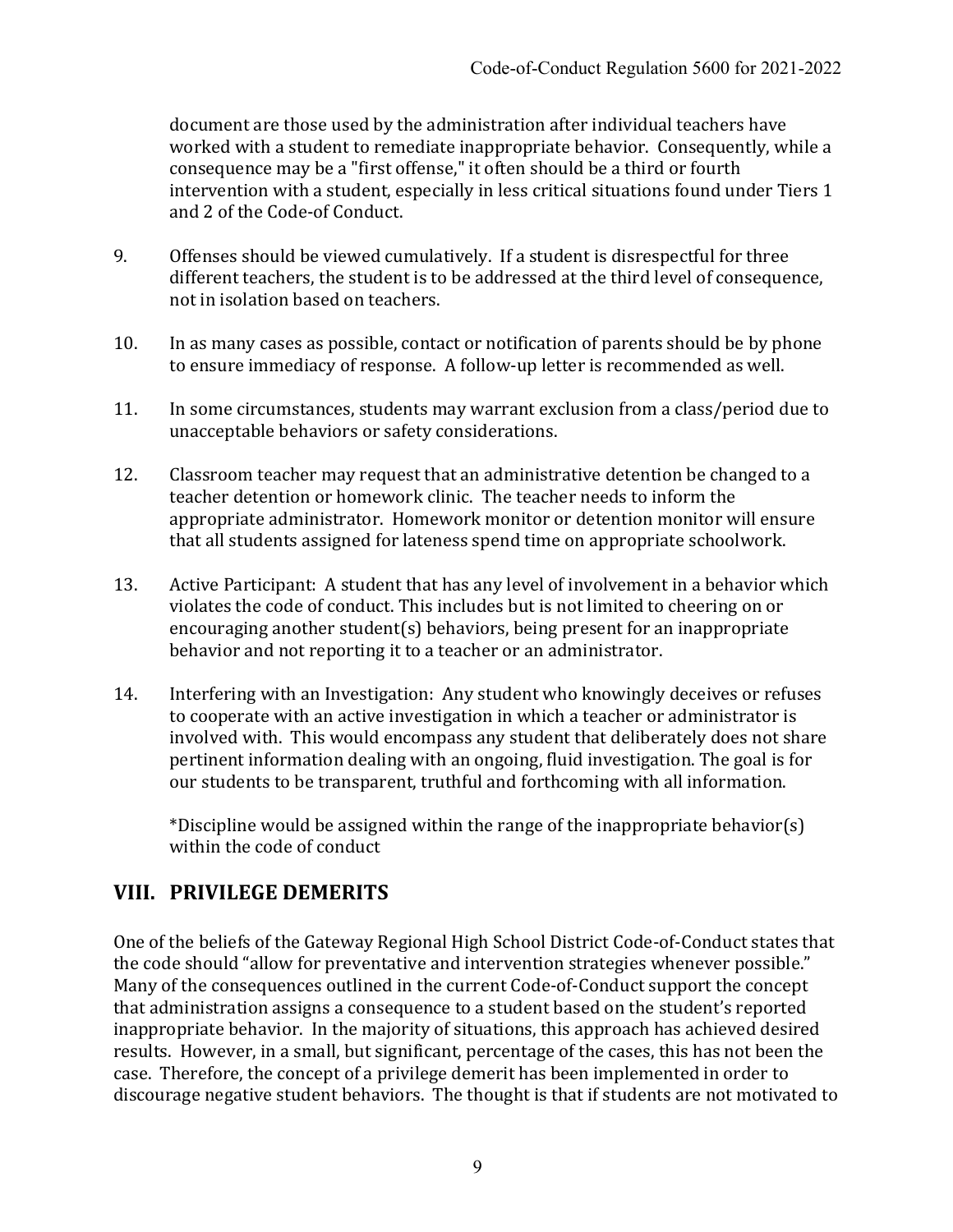change behavior because they want to avoid detentions or suspension, students may be motivated to change if certain school privileges and social interactions could be removed due to poor behavior.

Each year, the Code-of-Conduct committee consisting of teachers, administrators, and community members convene and at times revise the procedure by which students accumulate demerits. Currently students will obtain privilege demerits for every violation that merits an In School Support (ISS) or external suspension. 10 days suspension is 3 demerits, 1 to 9 days suspension is 2 demerits and 1 ISS incident is 1 demerit. For example, if a student obtains 2 days of ISS because of a gross infraction or repeated misbehavior, the student would earn one (1) privilege demerit for that offense. Similar to previous years, once a student has received four (4) privilege demerits, a privilege would be removed. The specific criteria for each grade level is listed below. In addition any student who is internally or externally suspended from school will not be allowed to participate in any school function or event while suspended. A suspension is over at the start of the next school day.

| Demerit        | Grades 7 and 8     | Grades 9 and 10    | Grade 11           | Grade 12                  |
|----------------|--------------------|--------------------|--------------------|---------------------------|
| #              |                    |                    |                    |                           |
| $\overline{4}$ | Pep Rallies        | Homecoming         | Homecoming         | Homecoming                |
| 5              | Assemblies         | Pep Rallies        | Pep Rallies        | Pep Rallies               |
| 6              | Dances             | Assemblies         | Assemblies         | Assemblies                |
|                | Class Trips        | <b>Field Trips</b> | Parking            | Senior Privilege sign-out |
|                |                    |                    | <b>Field Trips</b> | Parking Field Trips       |
|                |                    |                    | Dances/Sp. Events  | Dances/Sp.Events          |
| 8              | <b>Field Trips</b> | Dances/Sp.Events   |                    | <b>Project Graduation</b> |
| 9              | Field Day          | Prom               | Prom               | Senior Trip               |
|                |                    |                    |                    | Prom                      |
| 10             | Clubs/Activities   |                    |                    | <b>Graduation Events:</b> |
|                |                    |                    |                    | Senior Breakfast          |
|                |                    |                    |                    | Baccalaureate             |
|                |                    |                    |                    | <b>Awards Ceremony</b>    |
|                |                    |                    |                    |                           |

\*Administration will review and make necessary recommendations regarding the demerit system in certain cases.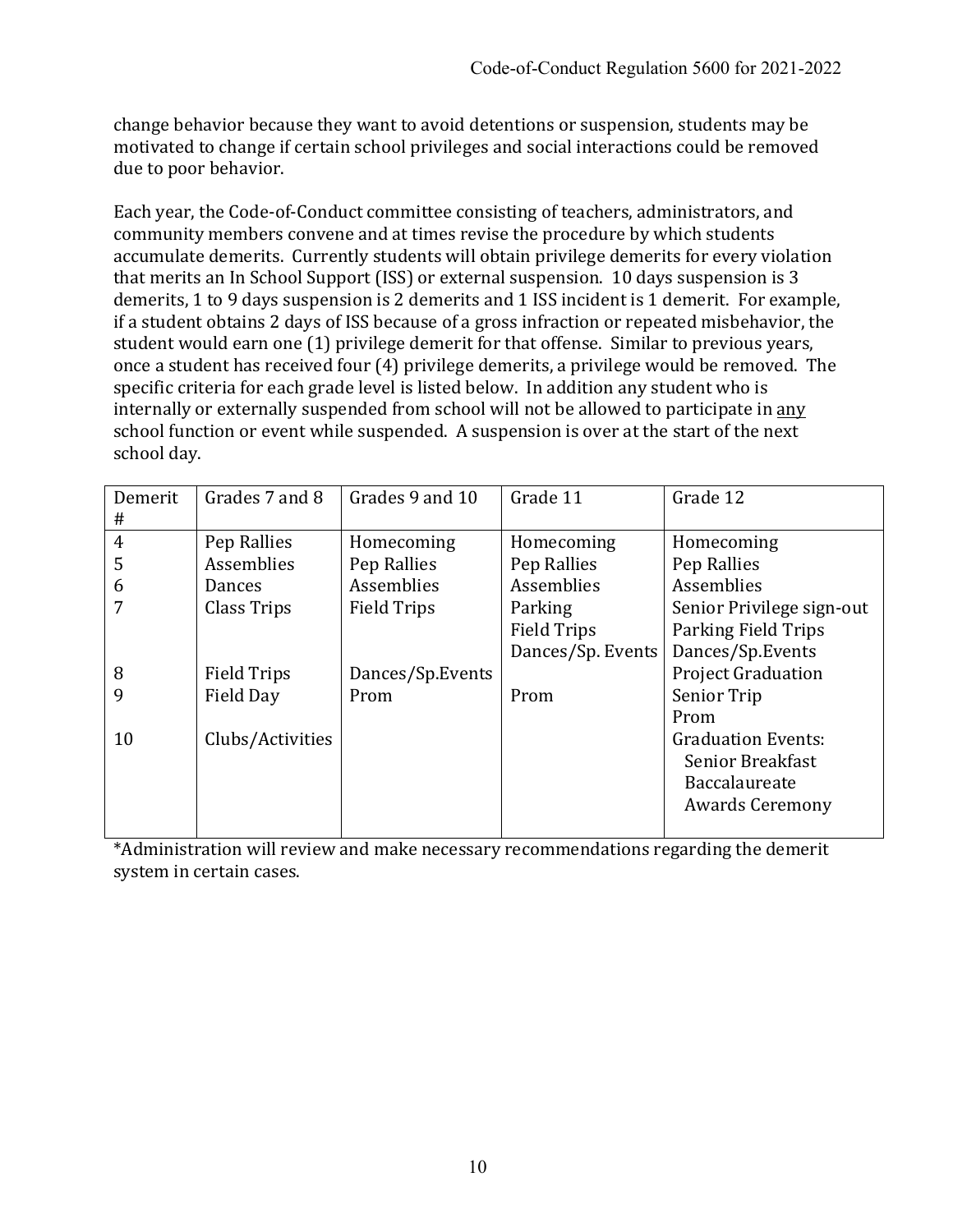# **GATEWAY REGIONAL SCHOOL DISTRICT CODE-OF-CONDUCT VIOLATIONS AND CONSEQUENCES**

The basis of the Student Code-of-Conduct coincides with the four school goals.

Please note that the principal or his designee has the authority to either increase the number of offenses in order to assign more consequences if the infraction warrants it or modify consequences based on significant instructional factors that come to their attention.

In addition to the school goals, each violation is categorized into four tiers based on the severity of the infraction.

**Tier 1: Minor Infractions** - Disrupting the orderly educational process of self or others

**Tier 2: Intermediate Infractions -** Devaluing the importance of school and classroom attendance

**Tier 3: Major Infractions** - Creating an unsafe, threatening atmosphere in the school

**Tier 4: Severe Infractions** - Engaging in criminal activity in the school with the intent to harm students or staff

# **Tier I: Minor Infractions**

It is understood that on or before the first referral/offense for minor infractions that the teacher has contacted the parent either via email or by phone.

| <b>CODE</b>  | <b>VIOLATION</b>                                                                                                             | <b>FIRST REFERRAL</b>                                         | <b>SECOND REFERRAL</b>                                                       | <b>SUBSEQUENT REFERRAL</b>                                                                                              |
|--------------|------------------------------------------------------------------------------------------------------------------------------|---------------------------------------------------------------|------------------------------------------------------------------------------|-------------------------------------------------------------------------------------------------------------------------|
| <b>BREAK</b> | <b>Accidental Breakage</b><br>• Non-deliberate damage to or<br>destruction of school property or<br>property of individuals. | -Parental contact;<br>-Financially responsible for<br>damages |                                                                              |                                                                                                                         |
| C1D          | Failure to attend a 1 hour<br>administrative detention                                                                       | -Two 1 hour detentions                                        | -2 hour detention                                                            | -Two 2 hour detentions up<br>to 1 day of In School<br>Support;<br>-Parental contact                                     |
| C2D          | Failure to attend a 2 hour<br>administrative detention                                                                       | -Two 2 hour detentions;<br>-Parental contact                  |                                                                              | -1 day of In School Support;<br>-Parental contact                                                                       |
| <b>CTD</b>   | <b>Failure to Attend Teacher</b><br><b>Detention</b>                                                                         | -1 hour detention;<br>-Must serve the teacher<br>detention    | -Multiple 1 to 2 hour<br>detentions:<br>-Must serve the teacher<br>detention | -Multiple detentions up to 1<br>day of In School Support;<br>-Parental contact;<br>-Must serve the teacher<br>detention |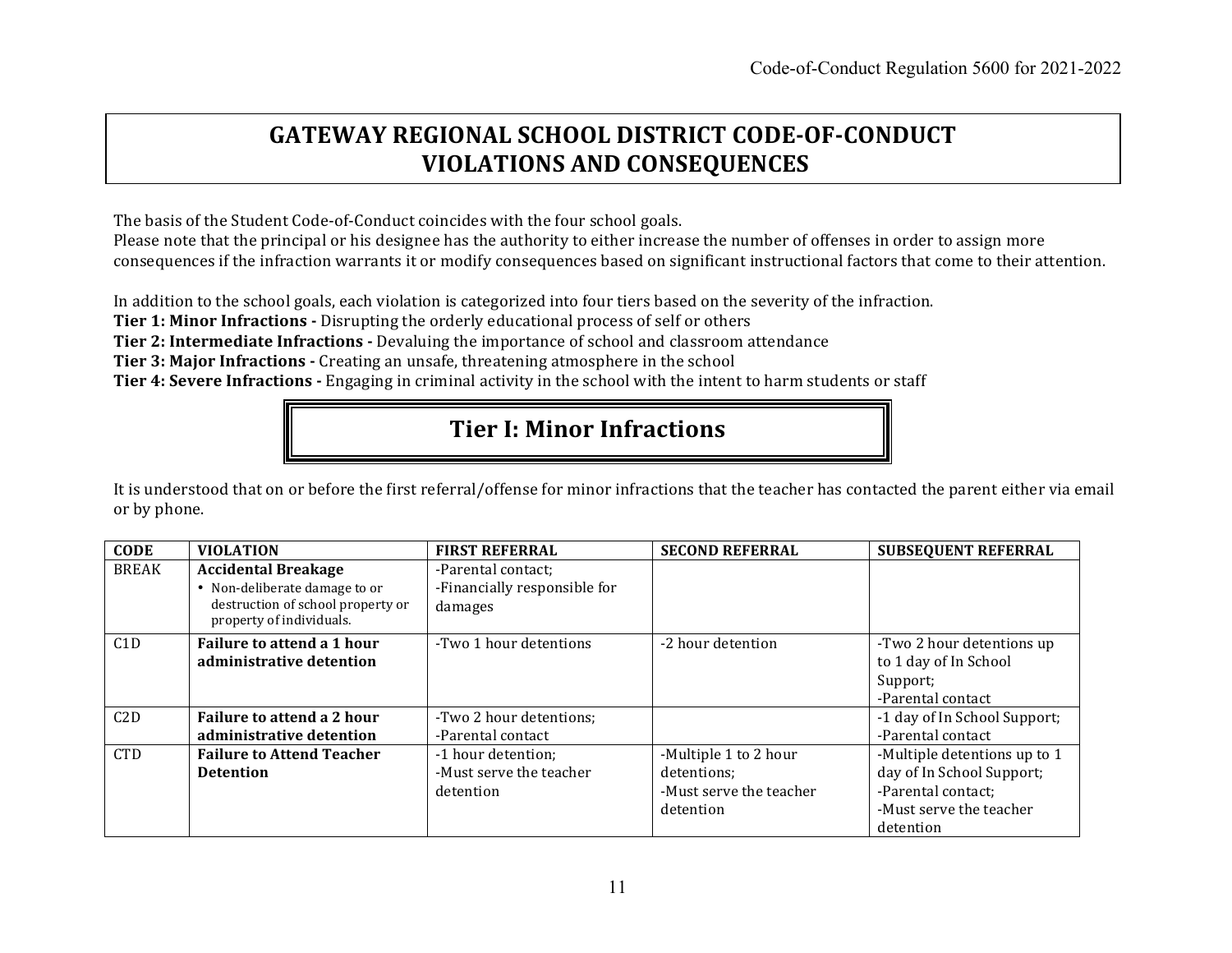| <b>CODE</b> | <b>VIOLATION</b>                                                  | <b>FIRST REFERRAL</b>              | <b>SECOND REFERRAL</b> | <b>SUBSEQUENT REFERRAL</b>  |
|-------------|-------------------------------------------------------------------|------------------------------------|------------------------|-----------------------------|
| <b>DRES</b> | <b>Inappropriate Attire</b>                                       | -Change attire to something        |                        | -Change attire to something |
|             | <b>All Students Must Wear:</b>                                    | school appropriate;                |                        | school appropriate;         |
|             | Shirt that has sleeves or straps,<br>$\bullet$                    | -If change is not possible, 1 to 2 |                        | -Parental contact;          |
|             | as long as undergarments are not                                  | hour detention                     |                        | -2 hour detention up to 1   |
|             | visible.                                                          |                                    |                        | day In School Support       |
|             | Bottom:<br>$\bullet$                                              |                                    |                        |                             |
|             | pants/sweatpants/shorts/skirt/                                    |                                    |                        |                             |
|             | dress/leggings that cover                                         |                                    |                        |                             |
|             | underwear completely and are at                                   |                                    |                        |                             |
|             | least 4 inches above mid-thigh                                    |                                    |                        |                             |
|             | Shoes: activity-specific shoes<br>requirements are permitted (for |                                    |                        |                             |
|             | example for sports)                                               |                                    |                        |                             |
|             | *High-school courses that include                                 |                                    |                        |                             |
|             | attire as part of the curriculum (for                             |                                    |                        |                             |
|             | example, professionalism, public                                  |                                    |                        |                             |
|             | speaking, and job readiness) may                                  |                                    |                        |                             |
|             | include assignment-specific dress.                                |                                    |                        |                             |
|             |                                                                   |                                    |                        |                             |
|             | <b>All Students Cannot Wear:</b>                                  |                                    |                        |                             |
|             | Violent language or images.<br>$\bullet$                          |                                    |                        |                             |
|             | Images or language depicting<br>$\bullet$                         |                                    |                        |                             |
|             | drugs or alcohol (or any illegal                                  |                                    |                        |                             |
|             | item or activity) or the use of                                   |                                    |                        |                             |
|             | same.                                                             |                                    |                        |                             |
|             | Hate speech, profanity,                                           |                                    |                        |                             |
|             | pornography.<br>Images or language that creates a<br>$\bullet$    |                                    |                        |                             |
|             | hostile or intimidating                                           |                                    |                        |                             |
|             | environment based on any                                          |                                    |                        |                             |
|             | protected class.                                                  |                                    |                        |                             |
|             | Shirts that expose their midriff.<br>$\bullet$                    |                                    |                        |                             |
|             | Pocket chains and sunglasses.<br>$\bullet$                        |                                    |                        |                             |
|             | A hat or hood, except for<br>$\bullet$                            |                                    |                        |                             |
|             | religious purposes.                                               |                                    |                        |                             |
| <b>DSBH</b> | Interfering with the teaching                                     | - Teacher contact the parent;      | -Two 1 hour detentions | -2 Hour detention up to 1   |
|             | and learning process                                              | -1 Hour detention                  |                        | day In School Support;      |
|             | Any behavior that disrupts the<br>$\bullet$                       |                                    |                        | - Parent Contact;           |
|             | educational process during                                        |                                    |                        | - Counseling services as    |
|             | formal instruction.                                               |                                    |                        | needed                      |
|             |                                                                   |                                    |                        |                             |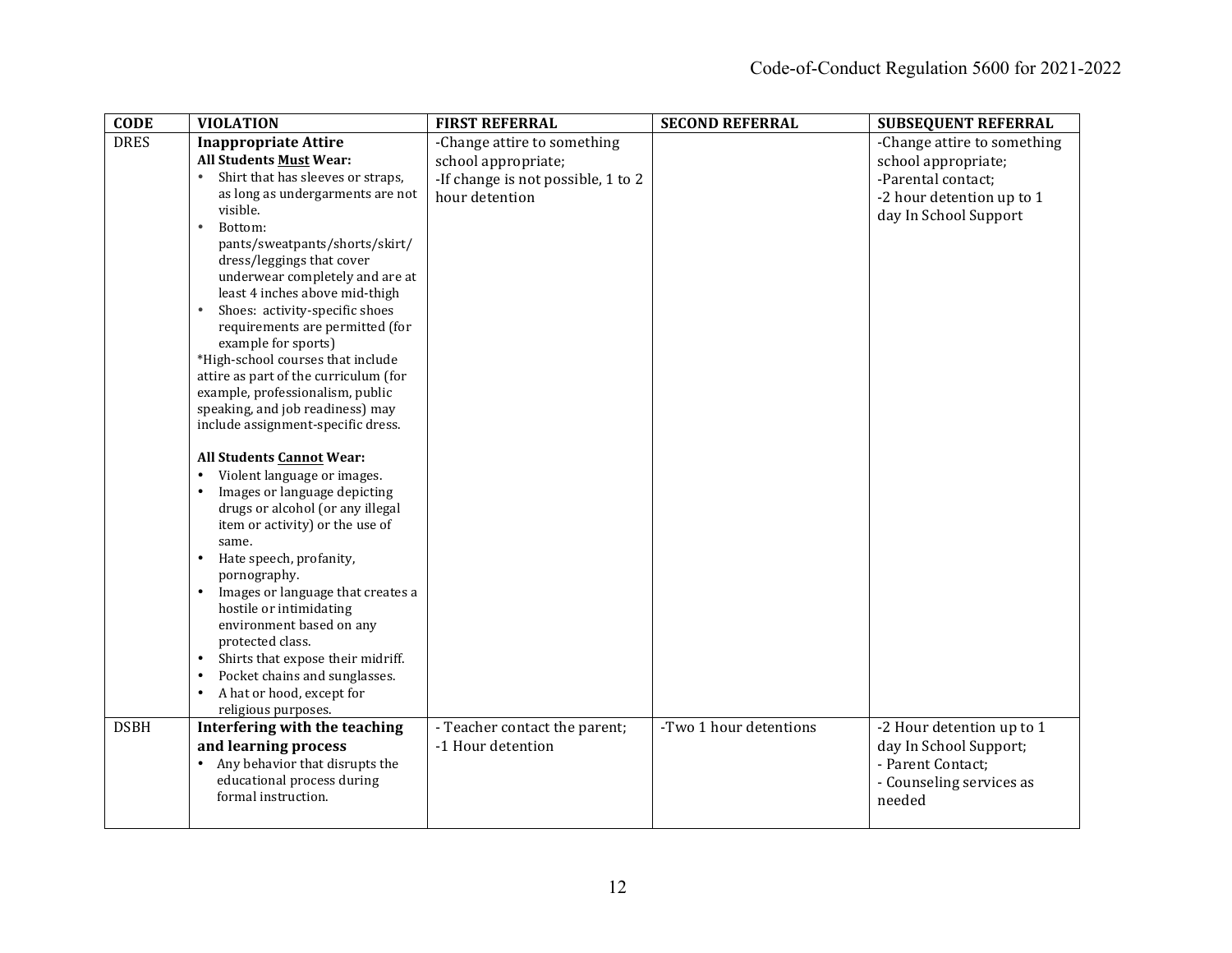| <b>CODE</b>  | <b>VIOLATION</b>                                                                                                                                                                                                                                                                  | <b>FIRST REFERRAL</b>                                                                                             | <b>SECOND REFERRAL</b>                                                                                                          | <b>SUBSEQUENT REFERRAL</b>                                                                                                                                                                                                                                                                                                                          |
|--------------|-----------------------------------------------------------------------------------------------------------------------------------------------------------------------------------------------------------------------------------------------------------------------------------|-------------------------------------------------------------------------------------------------------------------|---------------------------------------------------------------------------------------------------------------------------------|-----------------------------------------------------------------------------------------------------------------------------------------------------------------------------------------------------------------------------------------------------------------------------------------------------------------------------------------------------|
| <b>INBH</b>  | <b>Inappropriate Actions</b><br>• Anything that can be considered<br>inappropriate or<br>counterproductive to achieving<br>the goal of promoting respect for<br>others and/or property (i.e.<br>loitering, littering, etc.)                                                       | -1 to 2 hour detention                                                                                            | -Multiple 1 to 2 hour<br>detentions                                                                                             | -Multiple detentions up to 1<br>day of In School Support;<br>-Parental contact;                                                                                                                                                                                                                                                                     |
| <b>INBUS</b> | <b>Inappropriate Bus Behavior</b><br>• Any deliberate behavior that<br>distracts or disturbs the bus<br>driver, creating an unsafe driving<br>situation.                                                                                                                          | -1 hour to 2 hour detentions;<br>-Parental contact;<br>-Discussion about how to avoid<br>subsequent bus behaviors | -Two 2 hour detentions<br>-Parental conference<br>(Alternative consequences<br>may apply, up to 3 days of In<br>School Support) | -Student is excluded from<br>the bus for a period of 30<br>days;<br>-Parents are responsible for<br>providing transportation;<br>-Parental Conference<br>(Alternative consequences<br>may apply, up to 5 days of In<br>School Support);<br>-Persistent behaviors will<br>have the student excluded<br>from the bus for the<br>remainder of the year |
| <b>INCAR</b> | <b>Inappropriate use of a Motor</b><br>Vehicle<br>• Operating a motor vehicle in<br>reckless or dangerous way;<br>parking a vehicle in a parking<br>area not reserved for students<br>during the school day;<br>unauthorized parking on school<br>property during the school day. | -1 to 2 hour detentions;<br>-Parental contact;<br>-Student must relocate car                                      |                                                                                                                                 | -2 hour detentions up to 1<br>day of In School Support;<br>-Student must relocate car;<br>-Parental contact:<br>-Police notified and car<br>ticketed under W.H.<br>ordinance;<br>-Loss of parking privilege                                                                                                                                         |
| <b>INLG</b>  | <b>Inappropriate Language</b><br>• Using language that can be<br>considered foul or offensive to<br>others but not intended to be<br>hostile or defiant.                                                                                                                          | -1 hour detention up to 2 hour<br>detention                                                                       | -2 hour detention up to two 2<br>hour detentions;<br>-Parental contact                                                          | -1 day up to 2 days of In<br>School Support;<br>-Parental contact                                                                                                                                                                                                                                                                                   |
| <b>KISS</b>  | <b>Inappropriate or Egregious</b><br><b>Displays of Affection</b><br>• Students manifesting egregious<br>or inappropriate displays of<br>affection.                                                                                                                               | -Parental contact;<br>-Discussion and warning from<br>the Assistant Principal                                     | -1 hour detention up to two 2<br>hour detentions;<br>-Parental contact                                                          | -Refer to consequences for<br>insubordination                                                                                                                                                                                                                                                                                                       |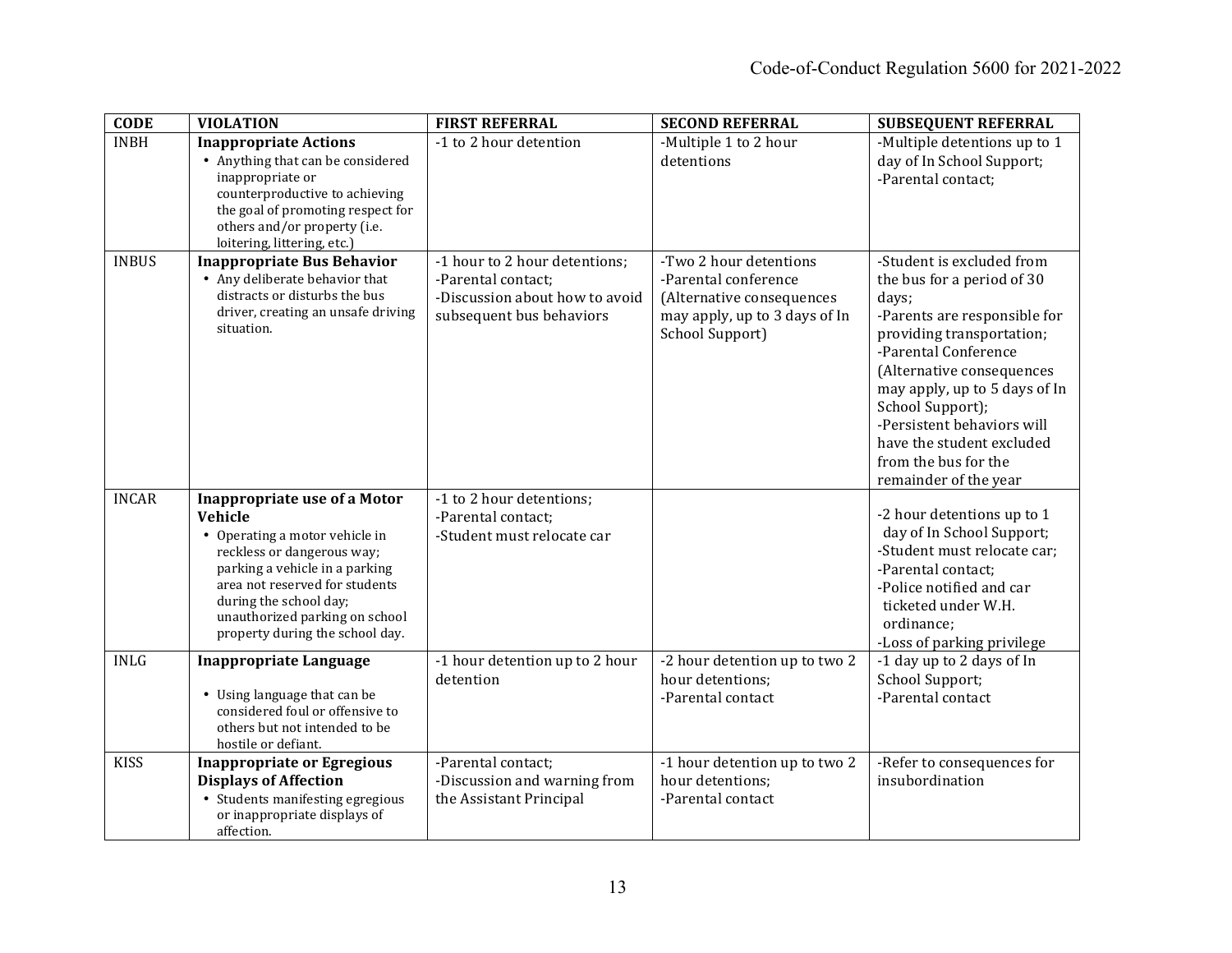| <b>CODE</b> | <b>VIOLATION</b>                                                    | <b>FIRST REFERRAL</b>                                      | <b>SECOND REFERRAL</b>                                    | <b>SUBSEQUENT REFERRAL</b>                |
|-------------|---------------------------------------------------------------------|------------------------------------------------------------|-----------------------------------------------------------|-------------------------------------------|
| <b>LTCL</b> | <b>Lateness to Class</b>                                            | (Occurs after several                                      | -Two 1 hour detentions;                                   | -2 hour detention up to 1                 |
|             | Count starts over 2 <sup>nd</sup> semester                          | intervening steps by the                                   | $-8$ <sup>th</sup> lateness = 2 <sup>nd</sup> referral to | day In School Support;                    |
|             | • Arriving late to class beyond the                                 | teacher);                                                  | Administrator                                             | -Parental contact;                        |
|             | bell without a pass (over three                                     | -1 hour detention;                                         |                                                           | (Referrals will begin again at            |
|             | times during each semester).                                        | _1st, 2nd, 3rd lateness, Teacher                           |                                                           | the beginning of each                     |
|             | Teacher action must be<br>evidenced prior to referral to the        | contacts parent;                                           |                                                           | semester);                                |
|             | vice-principal. This action must                                    | - 4 <sup>th</sup> lateness = $1$ <sup>st</sup> referral to |                                                           | - 12 <sup>th</sup> and each subsequent =  |
|             | show progressive steps taken by                                     | Administrator                                              |                                                           | 3 <sup>rd</sup> referral to Administrator |
|             | the teacher to include such                                         |                                                            |                                                           |                                           |
|             | consequences as warnings,                                           |                                                            |                                                           |                                           |
|             | parental contact, behavior                                          |                                                            |                                                           |                                           |
|             | contracts, teacher detentions, etc.                                 |                                                            |                                                           |                                           |
|             | 1 to 4 minutes = late to each class                                 |                                                            |                                                           |                                           |
|             | $5$ to 35 minutes = out of area                                     |                                                            |                                                           |                                           |
|             | over 35 minutes = cut class                                         |                                                            |                                                           |                                           |
| <b>LTSN</b> | <b>Late to School</b>                                               | After accumulation of 40                                   |                                                           | $7th$ offense = Two 2 hour                |
|             | • Students who are late to school                                   | minutes of lateness                                        | $5th$ offense = Two 1 hour                                | detentions & Loss of                      |
|             | will report to the main office.<br>Upon arrival they will receive a | 1st, $2nd$ , $3rd$ & $4th$ offense = 1                     | detentions & Loss of parking<br>privilege for 2 weeks     | parking privilege for 2                   |
|             | pass to class and the time of                                       | hour detention.                                            |                                                           | weeks.                                    |
|             | arrival will be documented in the                                   |                                                            | $6th$ offense = 2 hour detention                          | $8th$ offense = Two 2 hour                |
|             | main office. Once a student is                                      |                                                            | & Loss of parking privilege                               | detentions & Loss of parking              |
|             | late to school multiple times and                                   |                                                            | for 2 weeks.                                              | privilege for the remainder               |
|             | a total of 40 minutes is accrued,                                   |                                                            |                                                           | of the school year.                       |
|             | the student will receive a 1 hour                                   |                                                            |                                                           |                                           |
|             | detention. Students may use 3<br>notes throughout the semester at   |                                                            |                                                           |                                           |
|             | anytime without consequences.                                       |                                                            |                                                           |                                           |
|             | Count starts over 2 <sup>nd</sup> semester                          |                                                            |                                                           |                                           |
|             |                                                                     |                                                            |                                                           |                                           |
|             |                                                                     |                                                            |                                                           |                                           |
|             |                                                                     |                                                            |                                                           |                                           |
| <b>OUT</b>  | <b>Out of Area</b>                                                  | -1 hour detention                                          | -Multiple 1 to 2 hour                                     | -Multiple detentions up to 1              |
|             | • In an unauthorized area without                                   |                                                            | detentions                                                | day of In School Support;                 |
|             | permission.<br>1 to 4 minutes = late to each                        |                                                            |                                                           | -Parental contact                         |
|             | class                                                               |                                                            |                                                           |                                           |
|             | 5 to 35 minutes = out of area                                       |                                                            |                                                           |                                           |
|             | over 35 minutes = cut class                                         |                                                            |                                                           |                                           |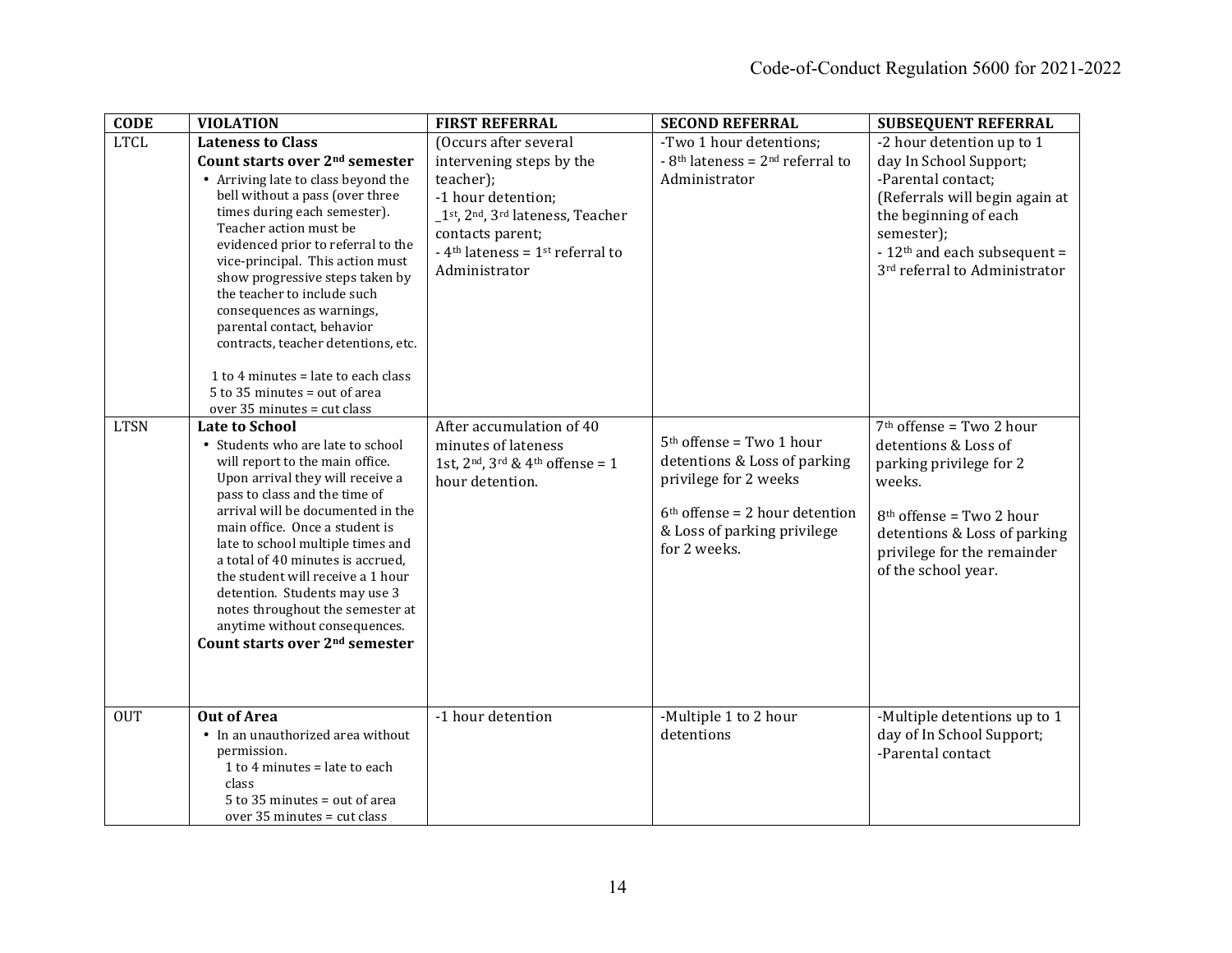| <b>CODE</b>  | <b>VIOLATION</b>                                                                                                                                             | <b>FIRST REFERRAL</b>                                                                                                                                                                                                                                                      | <b>SECOND REFERRAL</b>                                    | <b>SUBSEQUENT REFERRAL</b>                                                                                                                                                                                                                                                   |
|--------------|--------------------------------------------------------------------------------------------------------------------------------------------------------------|----------------------------------------------------------------------------------------------------------------------------------------------------------------------------------------------------------------------------------------------------------------------------|-----------------------------------------------------------|------------------------------------------------------------------------------------------------------------------------------------------------------------------------------------------------------------------------------------------------------------------------------|
| <b>RKBH</b>  | <b>Disorderly Conduct</b>                                                                                                                                    | -1 hour detention up to 1 day                                                                                                                                                                                                                                              | -Two 1 hour detentions up to                              | -Up to 3 days of In School                                                                                                                                                                                                                                                   |
|              | • Includes running, pushing, loud<br>or boisterous behavior.                                                                                                 | in the In School Support                                                                                                                                                                                                                                                   | 1 day of In School Support                                | Support                                                                                                                                                                                                                                                                      |
| THFD         | Throwing food or any objects<br>• Throwing objects or food in a<br>manner that is determined to be<br>disruptive or that may cause<br>bodily harm or injury. | -Pick up or clean anything that<br>was thrown;<br>-1 to 2 hour detention up to 2<br>days of In School Support;<br>-Possible loss of cafeteria<br>privilege (if violation occurs in<br>the cafeteria);<br>-Parental contact;<br>-Financially responsible for<br>any damages |                                                           | -Pick up or clean anything<br>that was thrown;<br>-2 hour detention up to 5<br>days of the In School<br>Support;<br>-Possible loss of cafeteria<br>privilege (if violation occurs<br>in the cafeteria);<br>-Parental contact;<br>-Financially responsible for<br>any damages |
| <b>VCD</b>   | <b>Violation of Cease and Desist</b><br>Contract<br>• Student violates terms of a Cease<br>and Desist Contract.                                              | -2 hour detention up to 1 day<br>in the In School Support                                                                                                                                                                                                                  | -Two 2 hour detention up to 1<br>day of In School Support | -Up to 3 days of In School<br>Support                                                                                                                                                                                                                                        |
| <b>UFIRE</b> | Unintentional setting of fire                                                                                                                                | -Financially responsible for<br>damages;<br>-Mandatory counseling as<br>appropriate;<br>-Student may be required to<br>clean or repair damaged areas;<br>-Parental contact                                                                                                 |                                                           |                                                                                                                                                                                                                                                                              |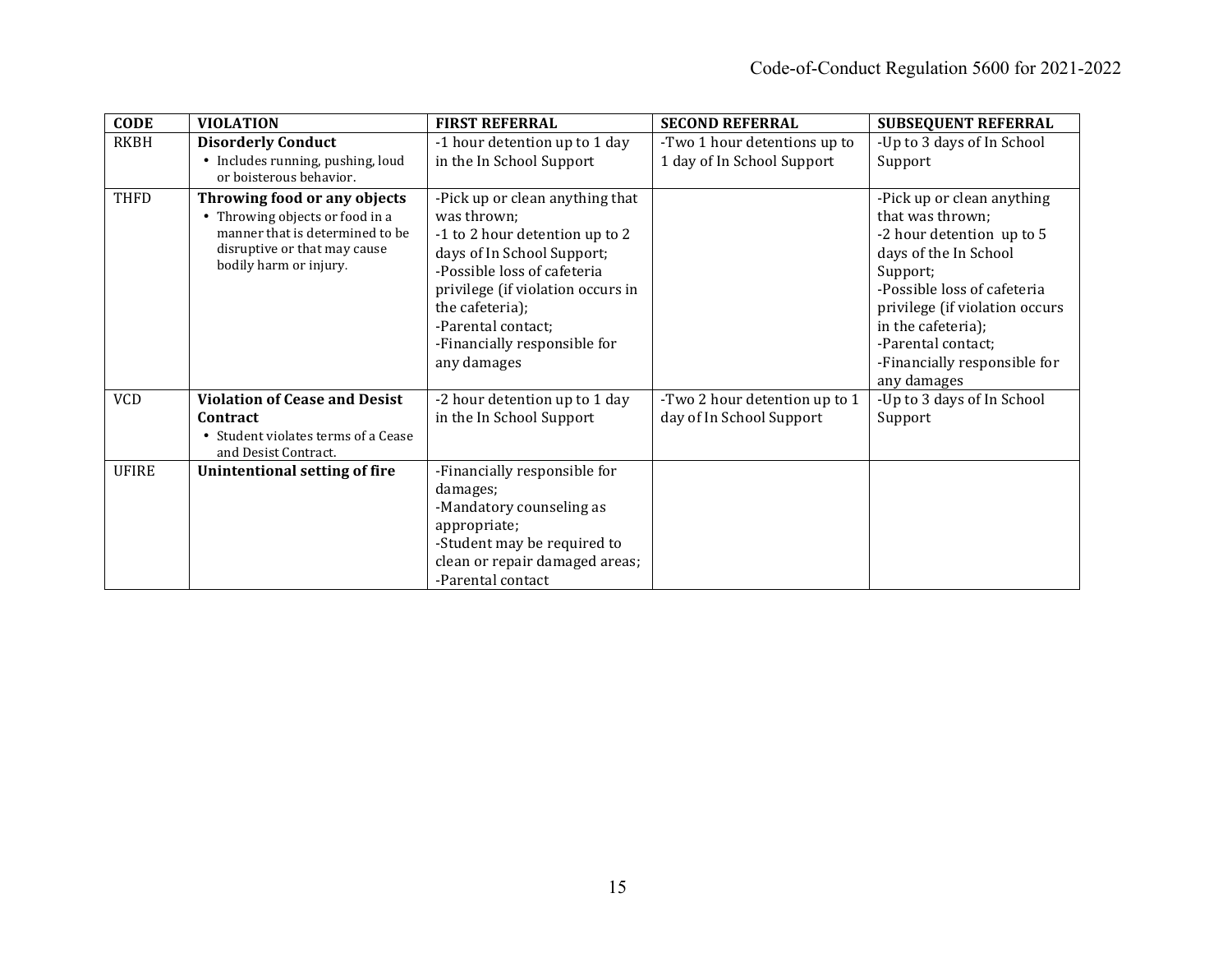# **Tier II: Intermediate Infractions**

| <b>CODE</b> | <b>VIOLATION</b>                                                                                                                                                                                                                                                                                                                                                                                                                                                                                                                                                                                                                                                                                                                    | <b>FIRST OFFENSE</b>                                                                                                                                                                                    | <b>SECOND OFFENSE</b>                                                                                                                                                                        | <b>SUBSEQUENT OFFENSE</b>                                                                                                                             |
|-------------|-------------------------------------------------------------------------------------------------------------------------------------------------------------------------------------------------------------------------------------------------------------------------------------------------------------------------------------------------------------------------------------------------------------------------------------------------------------------------------------------------------------------------------------------------------------------------------------------------------------------------------------------------------------------------------------------------------------------------------------|---------------------------------------------------------------------------------------------------------------------------------------------------------------------------------------------------------|----------------------------------------------------------------------------------------------------------------------------------------------------------------------------------------------|-------------------------------------------------------------------------------------------------------------------------------------------------------|
| <b>ACDS</b> | <b>Academic Dishonesty</b><br>• Any copying, cheating, or plagiarizing<br>and/or cutting and pasting. This<br>includes securing materials from any<br>on-line service such as the Internet<br>and representing the materials as<br>your own work.<br>*Cumulative through MS & HS<br><b>Career</b>                                                                                                                                                                                                                                                                                                                                                                                                                                   | -Warning and discussion of<br>plagiarism/academic<br>dishonesty with the<br>Assistant Principal;<br>-Teacher notification to the<br>parent;<br>-Grade and/or discipline in<br>lieu of grade consequence | -Warning and discussion of<br>plagiarism/academic<br>dishonesty with the<br>Assistant Principal;<br>-Teacher notification of the<br>parent:<br>-Grade is at the discretion of<br>the teacher | -2 hour detention up to 1<br>day of In School Support;<br>-Zero for the assessment:<br>-Parent conference;<br>-Referral to guidance for<br>counseling |
| <b>CELL</b> | <b>Inappropriate Use of Electronic</b><br><b>Devices</b><br>Students are required to silence<br>٠<br>their phones and put them away<br>during class. Students may only use<br>their phones if they obtain express<br>permission from the teacher for an<br>educational benefit. Students who<br>violate this policy will be held<br>accountable pursuant to the code of<br>conduct.<br>• Including but not limited to sexting,<br>videotaping fights, videotaping<br>someone in a place where they have<br>an expectation of privacy,<br>videotaping someone without their<br>consent, or posting videos of<br>inappropriate student conduct to a<br>social media site that effect the<br>school community in a negative<br>manner. | - 1 hour detention up to 1<br>day of In School Support                                                                                                                                                  | -2 hour detention up to 3<br>days of In School Support                                                                                                                                       | -Two 2 hour detentions up<br>to 5 days In School Support                                                                                              |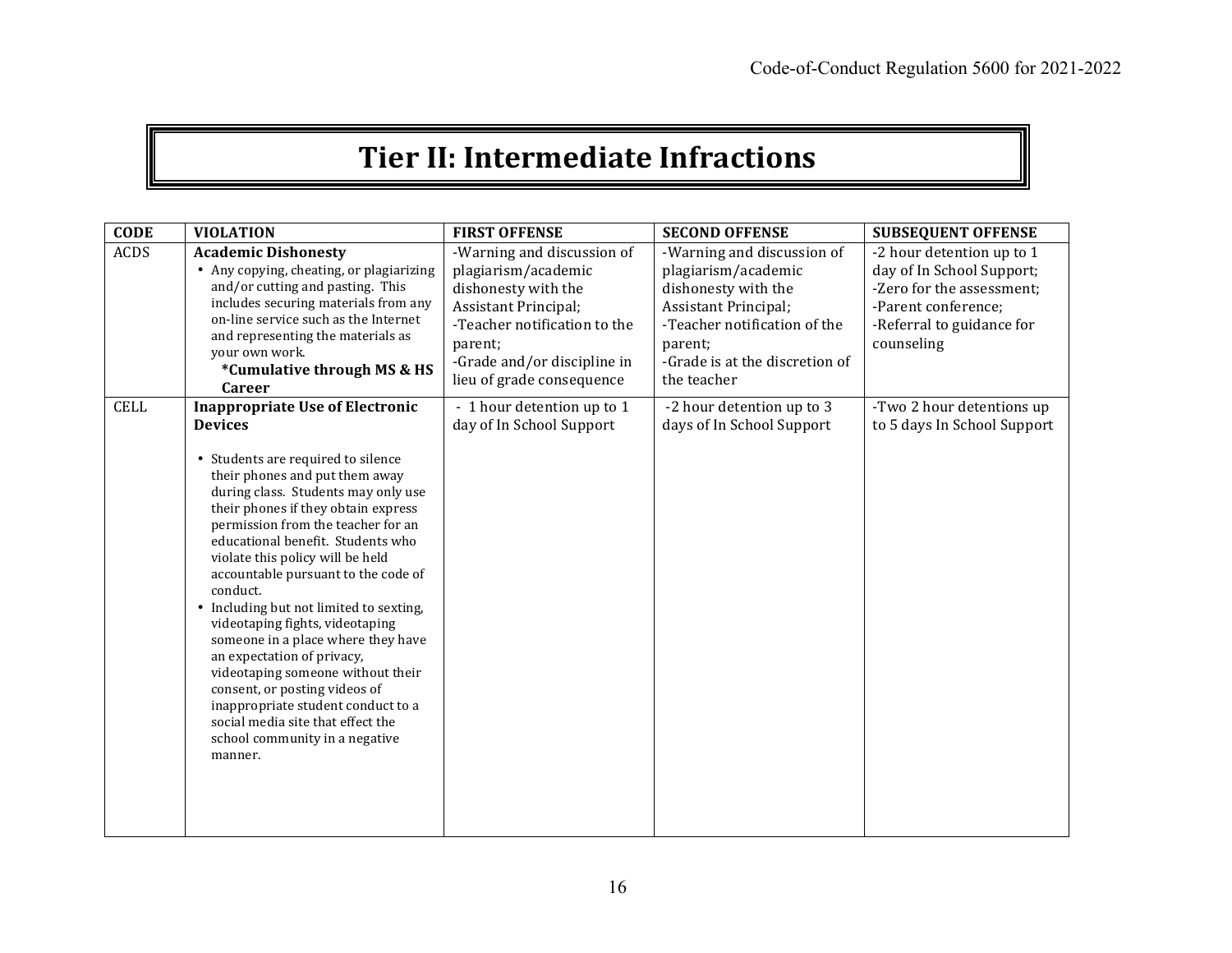| <b>CODE</b> | <b>VIOLATION</b>                                                              | <b>FIRST OFFENSE</b>          | <b>SECOND OFFENSE</b>          | <b>SUBSEQUENT OFFENSE</b>   |
|-------------|-------------------------------------------------------------------------------|-------------------------------|--------------------------------|-----------------------------|
| <b>CTCL</b> | <b>Class Cut</b>                                                              | -2 hour detention;            | -Two 2 hour detentions;        | -1 day up to 2 days In      |
|             | • Missing any class for any unexcused                                         | -Parental contact             | -Parental contact;             | School Support;             |
|             | reason including 1st period. This is a                                        |                               | -Referral to guidance for      | -Parental contact;          |
|             | cumulative process.<br>1 to 4 minutes = late to each class                    |                               | counseling                     | -Loss of parking privilege; |
|             | $5$ to 35 minutes = out of area                                               |                               |                                |                             |
|             | over $35$ minutes = cut class                                                 |                               |                                |                             |
| <b>INSB</b> | <b>Willful Disobedience</b>                                                   | - 1 hour detention up to a 2  | Multiple detentions up to      | -Up to 5 days In School     |
|             | • Any flagrant, deliberate, defiant,                                          | hour detention;               | 1 to 2 days of In-School       | Support;                    |
|             | language or behavior towards a staff                                          | -Parent contact;              | Support;                       | -Parent contact or          |
|             | member.                                                                       | -Request for apology          | -Parent contact;               | conference;                 |
|             |                                                                               |                               | -Request for apology           | -Possible counseling with a |
|             |                                                                               |                               |                                | counselor                   |
|             |                                                                               |                               |                                | -Student may be sent home   |
| <b>MASK</b> | <b>Refusal to Wear Mask</b>                                                   | - Student may be sent home    | -Student may be sent home      |                             |
|             |                                                                               | - 1 hour detention up to a 2  | -Multiple detentions up to     | -Up to 5 days In School     |
|             |                                                                               | hour detention;               |                                | Support;                    |
|             |                                                                               |                               | 1 to 2 days of In-School       | -Parent contact or          |
|             |                                                                               | -Parent contact               | Support;                       | conference;                 |
|             |                                                                               |                               |                                |                             |
|             |                                                                               |                               | -Parent contact                | -Possible counseling with a |
|             |                                                                               |                               |                                | counselor                   |
| <b>LVGR</b> | <b>Leaving School Grounds</b>                                                 | -1 day to 2 days of In School | -2 days to 3 days of In School | -3 days to 5 days of In     |
|             | • Students leaving school grounds                                             | Support;                      | Support;                       | School Support;             |
|             | without permission while classes are                                          | -Loss of parking privilege;   | -Parental contact;             | -Parental conference:       |
|             | in session.                                                                   | -Parental contact             | -Referral to guidance for      |                             |
|             |                                                                               |                               | counseling                     |                             |
| <b>SIGN</b> | <b>Failure to Sign In</b>                                                     | -2 hour detention             | -Two 2 hour detentions         | -One day In School Support; |
|             | • A student fails to sign-in with the<br>Attendance Office upon being late to |                               |                                | -Loss of parking privilege  |
|             | school or with the Vocational School                                          |                               |                                |                             |
|             | Monitor upon leaving for/returning                                            |                               |                                |                             |
|             | from Vocational School.                                                       |                               |                                |                             |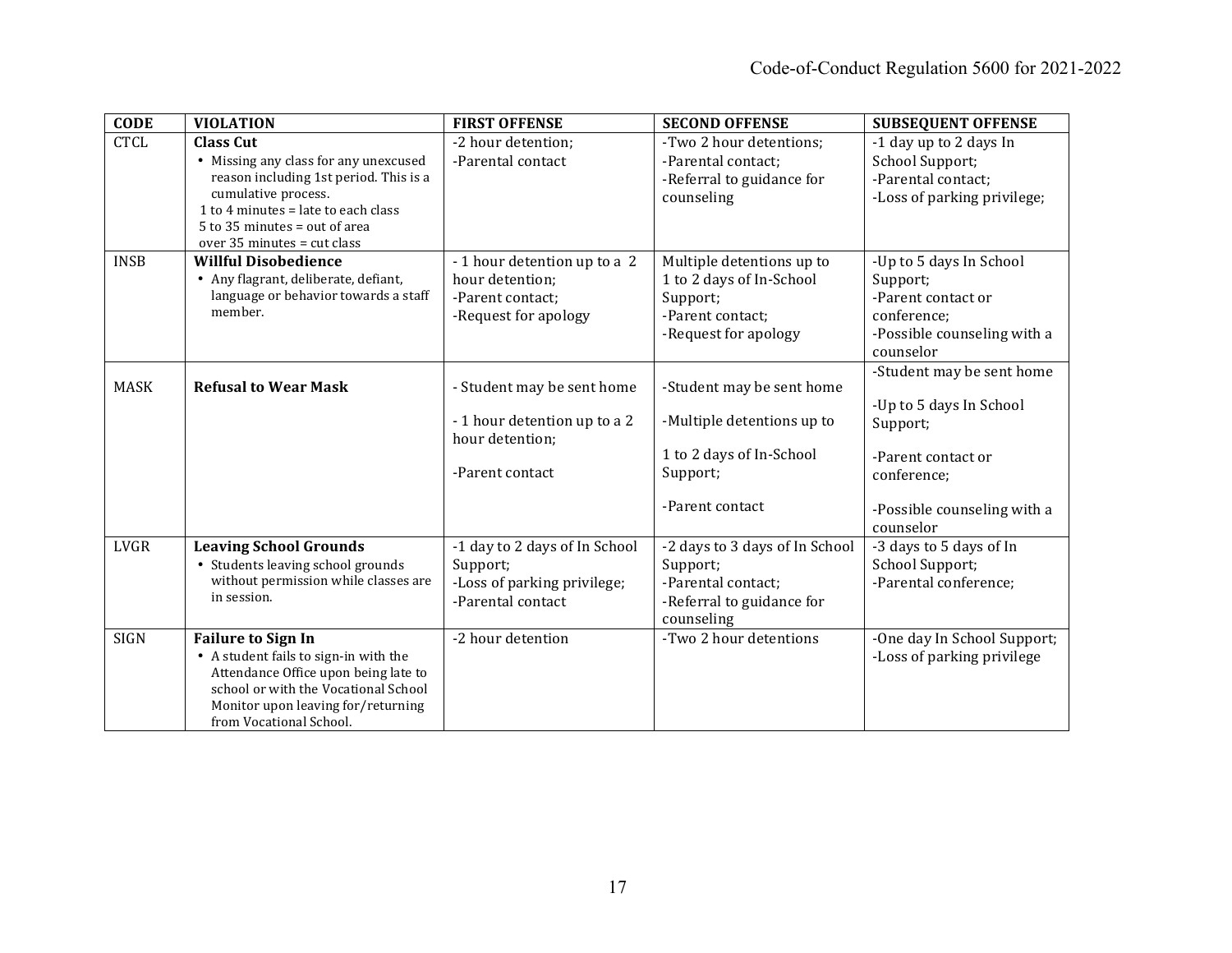# **Tier III: Major Infractions**

| <b>CODE</b>  | <b>VIOLATION</b>                                                                                                                                                                                                             | <b>FIRST OFFENSE</b>                                                                                                                                        | <b>SECOND OFFENSE</b>                                                                                                                                                              | <b>SUBSEQUENT OFFENSE</b>                                                                                                                                                                             |
|--------------|------------------------------------------------------------------------------------------------------------------------------------------------------------------------------------------------------------------------------|-------------------------------------------------------------------------------------------------------------------------------------------------------------|------------------------------------------------------------------------------------------------------------------------------------------------------------------------------------|-------------------------------------------------------------------------------------------------------------------------------------------------------------------------------------------------------|
| AGGMC        | <b>Aggravated Misconduct</b><br>• Action by a student directed at<br>another student or an employee<br>which exceeds simple<br>inappropriate behavior and has<br>malicious or harmful intent (i.e.,<br>instigating a fight). | -Two 2 hour detentions up<br>to 10 days in In School<br>Support;<br>-Attendance at anger<br>management counseling (as<br>appropriate);<br>-Parental contact | -1 to 10 days of In School<br>Support;<br>-Attendance at anger<br>management counseling (as<br>appropriate);<br>-Parental contact                                                  | - 4 to 10 days of In School<br>Support or External;<br>-Attendance at anger<br>management counseling;<br>-Parental contact                                                                            |
| <b>DEGR</b>  | <b>Degradation</b><br>• Any intentional behavior that<br>promotes public humiliation of<br>another student.                                                                                                                  | -Two 2 hour detentions;<br>-1 day of In School Support;<br>-Request for apology;<br>-Parental contact;<br>-Conflict resolution as<br>needed                 | -2 days of In School Support;<br>-Request for apology;<br>-Referral to Affirmative<br>Action Officer;<br>-Parental conference                                                      | -Refer to 2 <sup>nd</sup> referral of<br>harassment policy (2.1-<br>2.12)                                                                                                                             |
| <b>DEGRF</b> | <b>Degradation of a Staff Member</b><br>• Any intentional behavior that<br>promotes public humiliation of a<br>staff member.                                                                                                 | -Two 2 hour detentions;<br>-1 day of In School Support;<br>-Request for apology;<br>-Parental contact;<br>-Conflict resolution as<br>needed                 | -1 to 3 days of In School<br>Support;<br>-Request for apology;<br>-Referral to Affirmative<br>Action Officer;<br>-Parental conference<br>-Mandatory anger<br>management counseling | -Refer to 2 <sup>nd</sup> referral of<br>harassment policy (2.1-<br>2.12)<br>-3 to 5 days of In School<br>Support;<br>-Plan developed with<br>Principal or Superintendent<br>to remediate the problem |
| <b>DICE</b>  | Gambling                                                                                                                                                                                                                     | -1-3 days In School Support                                                                                                                                 | -3 to 5 days In School                                                                                                                                                             | -Up to 4 days external                                                                                                                                                                                |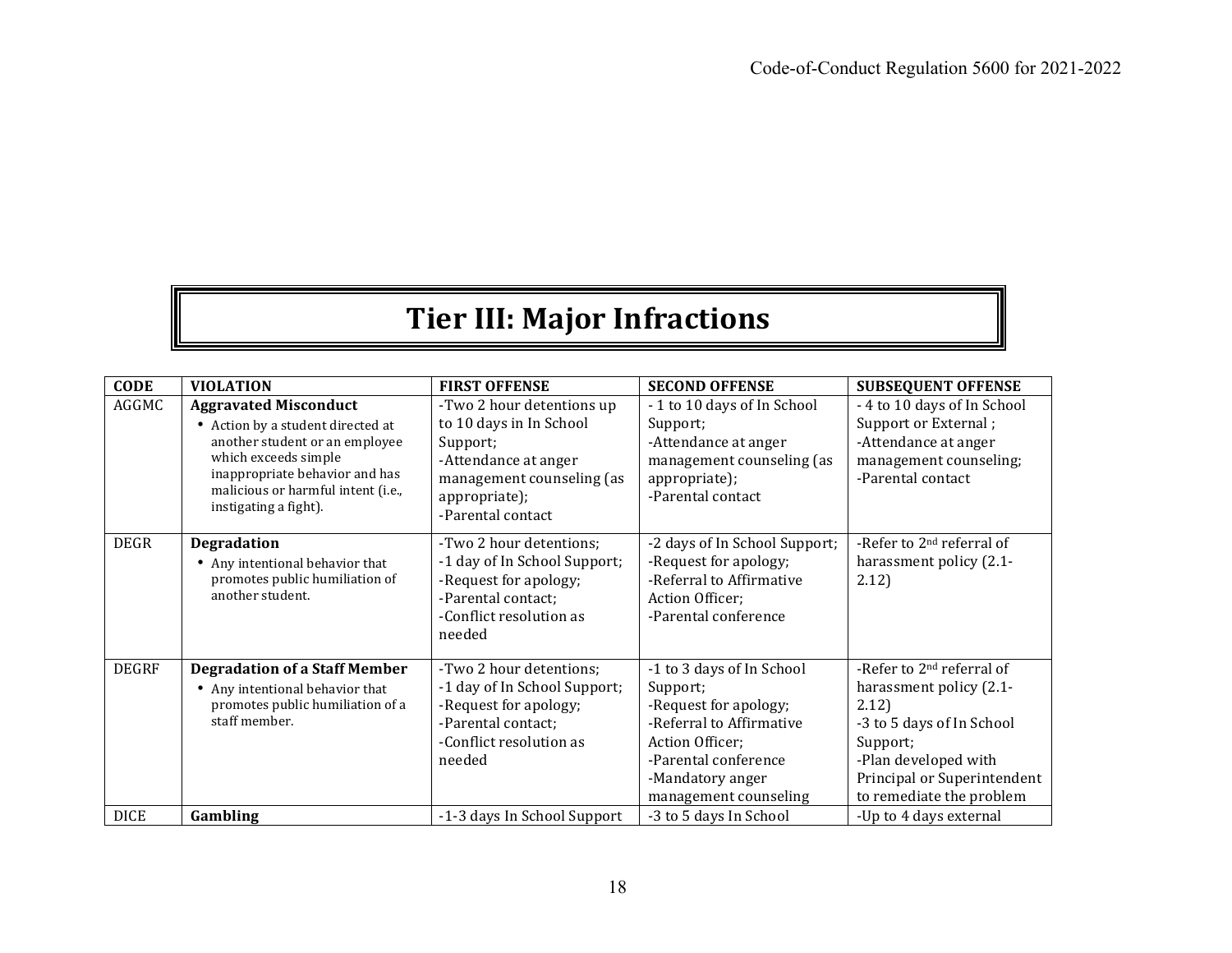| <b>CODE</b>  | <b>VIOLATION</b>                                                                                                                                                                                                                                                                                                                                                                                                                                                                                                                                                       | <b>FIRST OFFENSE</b>                                                                                                                                                                                                                                                                                            | <b>SECOND OFFENSE</b>                                                                                                                                                                                                                                                                                           | <b>SUBSEQUENT OFFENSE</b>                                                                                                                                                                                                                                                                                                |
|--------------|------------------------------------------------------------------------------------------------------------------------------------------------------------------------------------------------------------------------------------------------------------------------------------------------------------------------------------------------------------------------------------------------------------------------------------------------------------------------------------------------------------------------------------------------------------------------|-----------------------------------------------------------------------------------------------------------------------------------------------------------------------------------------------------------------------------------------------------------------------------------------------------------------|-----------------------------------------------------------------------------------------------------------------------------------------------------------------------------------------------------------------------------------------------------------------------------------------------------------------|--------------------------------------------------------------------------------------------------------------------------------------------------------------------------------------------------------------------------------------------------------------------------------------------------------------------------|
|              | • While on school property or at a<br>school sponsored function, placing<br>wagers on or playing games of<br>chance or skill for an exchange for<br>or extortion of money or property.                                                                                                                                                                                                                                                                                                                                                                                 | - Parent Notification                                                                                                                                                                                                                                                                                           | Support<br>-Mandatory Parent<br>Conference                                                                                                                                                                                                                                                                      | suspension<br>-Mandatory Parent<br>Conference<br>-Possible charges filed with<br>police                                                                                                                                                                                                                                  |
| <b>EMER</b>  | <b>Failure to comply with</b><br><b>Instructions to Leave the Scene</b><br>of a Disturbance or Emergency.<br><b>Creating a Disturbance at</b><br><b>Emergency Scene.</b><br>• In cases where there is a large<br>disturbance, i.e., fight or<br>emergency situation, the student<br>failed to follow instructions of<br>leaving the scene or failed to<br>report to a designated area.                                                                                                                                                                                 | - Two 2 hour detentions up<br>to 3 days In School Support;<br>-Parental contact                                                                                                                                                                                                                                 | -1 to 3 days In School<br>Support;<br>- Parental conference                                                                                                                                                                                                                                                     | -3 to 5 days In School<br>Support;<br>-Parental conference                                                                                                                                                                                                                                                               |
| <b>FIGHT</b> | <b>Use of Violence Toward Another</b><br><b>Student</b><br>• Using physical violence to settle<br>disputes or to intimidate with<br>intent to harm. The principal has<br>the discretion to adjust<br>consequences for each party<br>involved depending on<br>circumstances. The following<br>factors should be taken into<br>account:<br>• Was there a clear aggressor?<br>• Was the aggressor provoked?<br>• Was this pre-meditated?<br>• Was there a weapon involved?<br>• Was any student acting in clear self-<br>defense?<br>• Did self-defense turn into counter | - 4 to 10 days In School<br>Support or external<br>suspension;<br>-Possible expulsion hearing;<br>-Possible filing of charges<br>with police;<br>-Parent Contact/Conference;<br>-Mandatory Anger<br>Management Counseling;<br>-Mandatory individual<br>counseling with guidance<br>counselor or outside agency; | - 4 to 10 days In School<br>Support or external<br>suspension;<br>-Possible expulsion hearing;<br>-Possible filing of charges<br>with police;<br>-Parent Contact/Conference;<br>-Mandatory Anger<br>Management Counseling;<br>-Mandatory individual<br>counseling with guidance<br>counselor or outside agency; | - 4 to 10 days In School<br>Support or external<br>suspension;<br>-Possible expulsion<br>hearing;<br>-Possible filing of charges<br>with police;<br>-Parent<br>Contact/Conference;<br>-Mandatory Anger<br>Management Counseling;<br>-Mandatory individual<br>counseling with guidance<br>counselor or outside<br>agency; |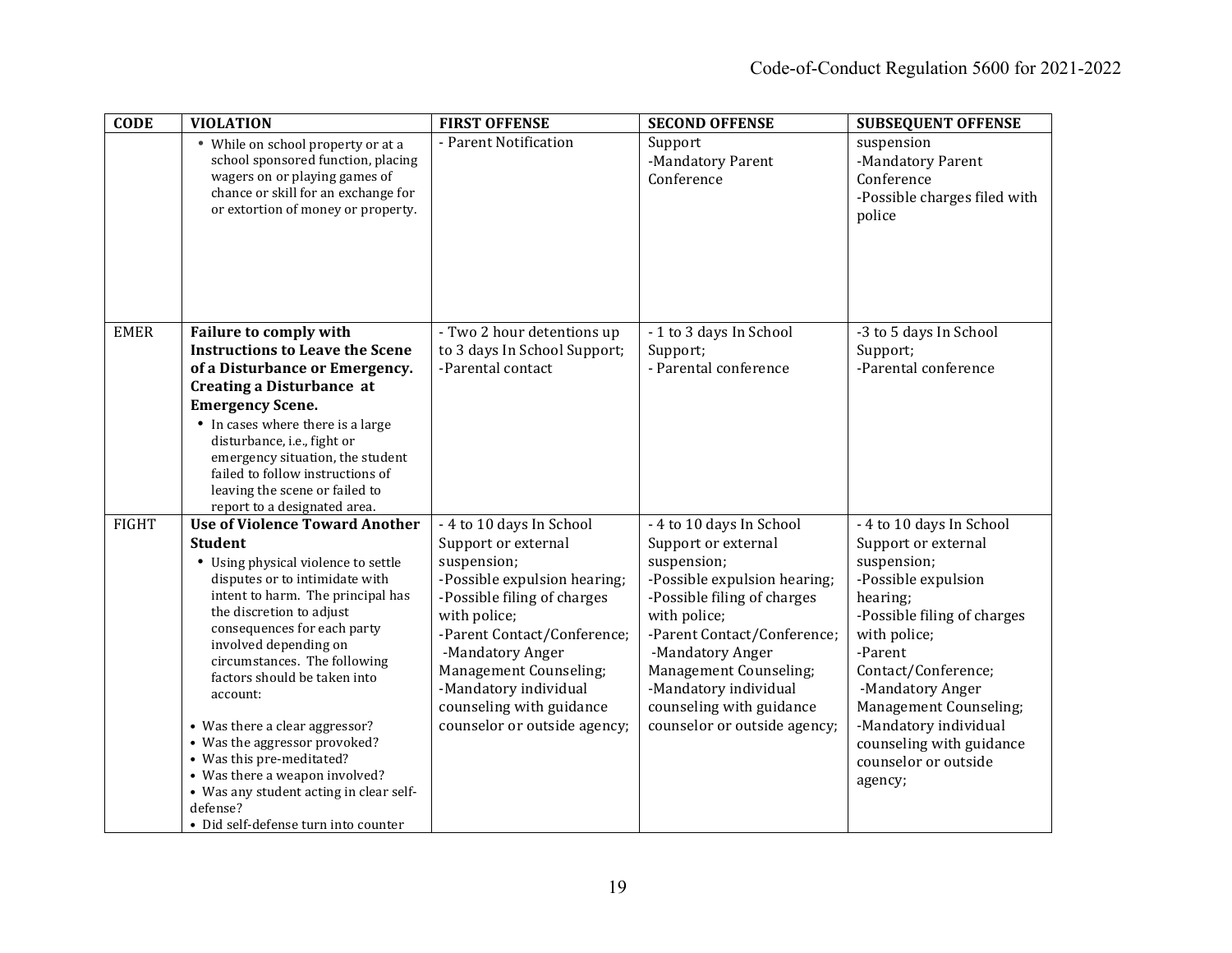| <b>CODE</b> | <b>VIOLATION</b>                                                                                                                                                                                                                                                                                                                                                                                                                                                                                                                                                                                                                                                                                                                                                                                                                                                                                                                                                                             | <b>FIRST OFFENSE</b>                                                                                                                                                                                                                                                                                                | <b>SECOND OFFENSE</b>                                                                                                                                                                                                                                   | <b>SUBSEQUENT OFFENSE</b>                                                                                                                                                                                                               |
|-------------|----------------------------------------------------------------------------------------------------------------------------------------------------------------------------------------------------------------------------------------------------------------------------------------------------------------------------------------------------------------------------------------------------------------------------------------------------------------------------------------------------------------------------------------------------------------------------------------------------------------------------------------------------------------------------------------------------------------------------------------------------------------------------------------------------------------------------------------------------------------------------------------------------------------------------------------------------------------------------------------------|---------------------------------------------------------------------------------------------------------------------------------------------------------------------------------------------------------------------------------------------------------------------------------------------------------------------|---------------------------------------------------------------------------------------------------------------------------------------------------------------------------------------------------------------------------------------------------------|-----------------------------------------------------------------------------------------------------------------------------------------------------------------------------------------------------------------------------------------|
|             | aggression?<br>• What was the severity of the<br>violence?<br>• Did the parties continue fighting<br>after ordered to stop by a staff<br>member?<br><b>Cumulative for MS &amp;HS career.</b>                                                                                                                                                                                                                                                                                                                                                                                                                                                                                                                                                                                                                                                                                                                                                                                                 |                                                                                                                                                                                                                                                                                                                     |                                                                                                                                                                                                                                                         |                                                                                                                                                                                                                                         |
| <b>HIB</b>  | Harassment, Intimidation and                                                                                                                                                                                                                                                                                                                                                                                                                                                                                                                                                                                                                                                                                                                                                                                                                                                                                                                                                                 | -Two 2 hour detentions up                                                                                                                                                                                                                                                                                           | -1 to 3 days of In School                                                                                                                                                                                                                               | -5 days of In School Support                                                                                                                                                                                                            |
| 0r          | <b>Bullying / Bias</b><br>• Any gesture, written, verbal or<br>physical act, or any electronic                                                                                                                                                                                                                                                                                                                                                                                                                                                                                                                                                                                                                                                                                                                                                                                                                                                                                               | to 1 day In School Support;<br>-Parental contact or                                                                                                                                                                                                                                                                 | Support up to expulsion;<br>- Parental contact/                                                                                                                                                                                                         | up to referral to the Board<br>of Education for expulsion                                                                                                                                                                               |
| <b>BIAS</b> | communication, whether it be a<br>single incident or series of incidents<br>that: Is reasonable perceived as<br>being motivated by any actual or<br>perceived characteristic, such as<br>race, color, religion, ancestry,<br>national origin, gender, sexual<br>orientation, gender identify and<br>expressions, or a mental, physical or<br>sensory disability, or by any other<br>distinguishing characteristic; and,<br>takes place on school property, at<br>any school-sponsored function, or<br>off school grounds. Substantially<br>disrupts or interferes with the<br>orderly operation of the school or<br>rights of other students; and,<br>Placing a student in<br>$\circ$<br>reasonable fear of physical or<br>emotional harm to their person<br>or damage to their property, or<br>Has effect of insulting or<br>$\circ$<br>demeaning any student or group<br>of students; or<br>• Creates a hostile learning<br>environment for the student by<br>interfering with a student's | conference;<br>-Cease and desist contracts;<br>-Police notification as<br>appropriate;<br>-Affirmative Action Officer<br>notified as appropriate<br>-Conflict resolution or cease<br>and desist contracts;<br>-Request for apology or<br>repayment of extorted<br>goods;<br>-Referral to guidance for<br>counseling | conference;<br>-Cease and desist contracts;<br>-Police notification as<br>appropriate;<br>-Mandatory administrative<br>meeting with Affirmative<br><b>Action Officer</b><br>-Referral to guidance for<br>counseling;<br>-Repayment of extorted<br>goods | or alternative placement;<br>- Parental conference with<br>Administration;<br>-Cease and desist contracts;<br>-Police notification as<br>appropriate;<br>-Mandatory administrative<br>meeting with Affirmative<br><b>Action Officer</b> |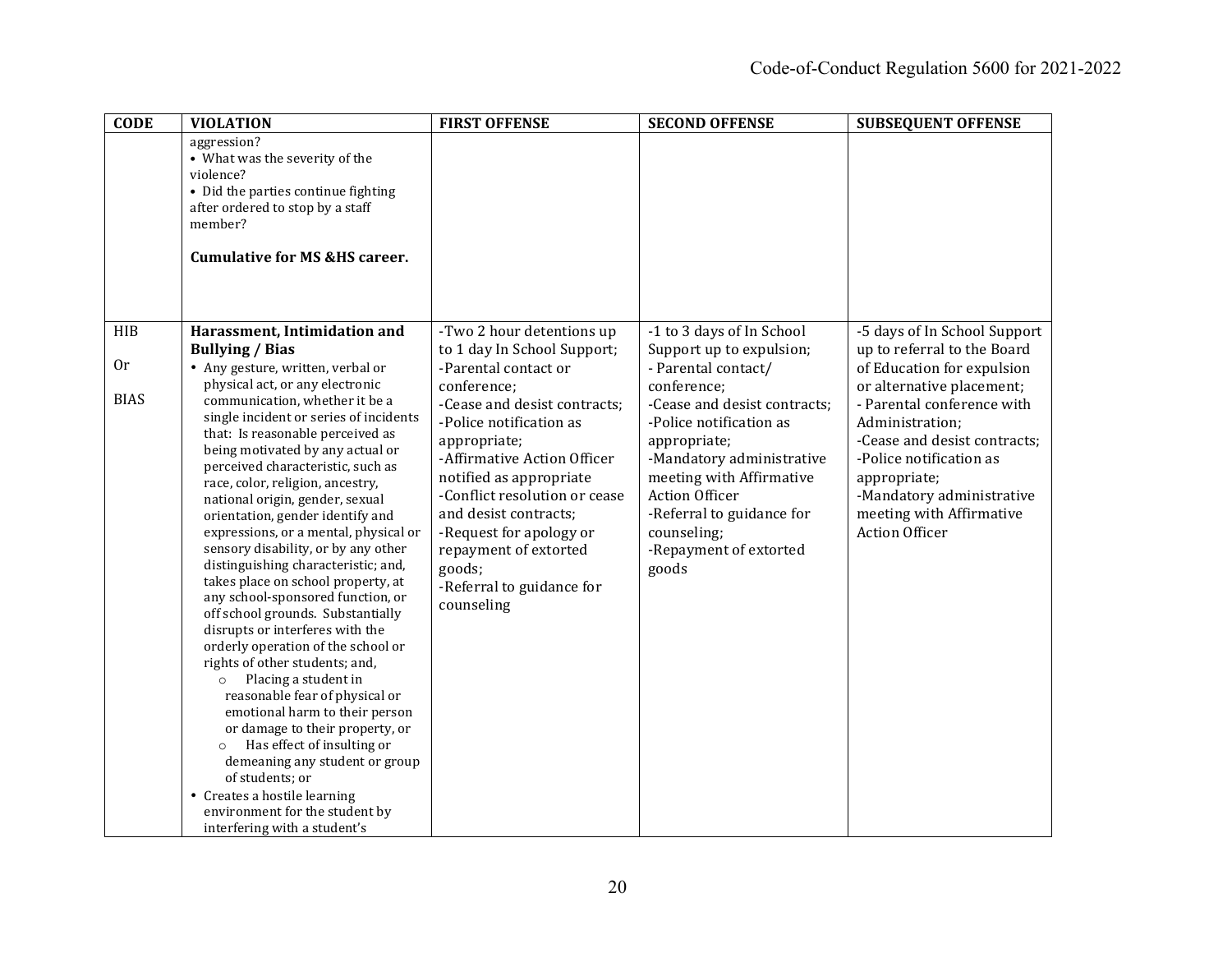| <b>CODE</b>   | <b>VIOLATION</b>                                                                                                                                                                                                                                                                                                                                                                                                                                                                                                                                                                                                                                                                                                                                                                                 | <b>FIRST OFFENSE</b>                                                                                                                                                                                                                                                                                                                                                                                                                             | <b>SECOND OFFENSE</b>                                                                                                                                                                                                                                                                                                                                                                                                                                    | <b>SUBSEQUENT OFFENSE</b>                                                                                                                                                                                                                                                                                                                                                                                                                                   |
|---------------|--------------------------------------------------------------------------------------------------------------------------------------------------------------------------------------------------------------------------------------------------------------------------------------------------------------------------------------------------------------------------------------------------------------------------------------------------------------------------------------------------------------------------------------------------------------------------------------------------------------------------------------------------------------------------------------------------------------------------------------------------------------------------------------------------|--------------------------------------------------------------------------------------------------------------------------------------------------------------------------------------------------------------------------------------------------------------------------------------------------------------------------------------------------------------------------------------------------------------------------------------------------|----------------------------------------------------------------------------------------------------------------------------------------------------------------------------------------------------------------------------------------------------------------------------------------------------------------------------------------------------------------------------------------------------------------------------------------------------------|-------------------------------------------------------------------------------------------------------------------------------------------------------------------------------------------------------------------------------------------------------------------------------------------------------------------------------------------------------------------------------------------------------------------------------------------------------------|
|               | education or by severely or<br>pervasively causing physical or<br>emotional harm to the student.<br>NOTE: Instances of Cyber bullying will<br>be justification for cease and desist<br>contracts and notification of local<br>police.<br>Restitution may apply in cases of<br>extortion.<br>Age/emotional appropriate actions as<br>outlined per district policy<br>* Cumulative MS/HS career.                                                                                                                                                                                                                                                                                                                                                                                                   |                                                                                                                                                                                                                                                                                                                                                                                                                                                  |                                                                                                                                                                                                                                                                                                                                                                                                                                                          |                                                                                                                                                                                                                                                                                                                                                                                                                                                             |
| <b>REFUSE</b> | Refusal to consent to a search or<br>cooperate in an investigation.                                                                                                                                                                                                                                                                                                                                                                                                                                                                                                                                                                                                                                                                                                                              | Maximum penalty for<br>violation                                                                                                                                                                                                                                                                                                                                                                                                                 | Maximum penalty for<br>violation                                                                                                                                                                                                                                                                                                                                                                                                                         | Maximum penalty for<br>violation                                                                                                                                                                                                                                                                                                                                                                                                                            |
| <b>SMOKE</b>  | <b>Smoking/Possession of tobacco</b><br>or nicotine<br>• Smoking or reasonable suspicion of<br>same, chewing or possessing any<br>tobacco or nicotine products,<br>electronic cigarettes, any smoking<br>paraphernalia, nicotine and non-<br>nicotine "vaping" or paraphernalia<br>products on school property or at<br>school events.<br>Distribution/possession of alcohol<br>or drugs and/or paraphernalia.<br>Paraphernalia includes any<br>equipment, product, accessory, or<br>material that is modified for<br>making, using, or concealing drugs<br>or alcohol. (Included, but not<br>limited to electronic devices<br>vaporizers, e-cigarettes, jewels<br>and/or related devices.) Drugs,<br>alcohol and/or paraphernalia will<br>be confiscated and turned over to<br>law enforcement. | -1 day In School Support for<br>smoking;<br>-Two 2 hour detentions for<br>possession;<br>-Possible charges with the<br>W.H. police department<br>(requesting educational<br>consequences);<br>-Loss of parking privileges;<br>-Parental contact<br>- Request for educational<br>consequences<br>- Mandatory drug testing for<br>anyone caught vaping<br>(positive result the<br>consequence will be<br>determined by the drug<br>testing policy) | -1 to 3 days In School<br>Support for smoking;<br>- 1 day In School Support for<br>possession<br>-Possible charges with the<br>W.H. police department<br>(requesting educational<br>consequences);<br>-Loss of parking privileges;<br>-Parental contact<br>- Request for educational<br>consequences<br>- Mandatory drug testing for<br>anyone caught vaping<br>(positive result the<br>consequence will be<br>determined by the drug<br>testing policy) | - 3 to 5 days In School<br>Support for smoking;<br>- 2 days In School Support<br>for possession;<br>-Possible charges with the<br>W.H. police department<br>(requesting educational<br>consequences);<br>-Loss of parking privileges;<br>-Parental contact<br>- Request for educational<br>consequences<br>- Mandatory drug testing<br>for anyone caught vaping<br>(positive result the<br>consequence will be<br>determined by the drug<br>testing policy) |
| <b>SXHR</b>   | <b>Sexual Harassment</b><br>• Any physical contact, gestures,<br>displays, writing, or verbalizing                                                                                                                                                                                                                                                                                                                                                                                                                                                                                                                                                                                                                                                                                               | -1 to 3 days of In School<br>Support up to expulsion;<br>- Parental contact/                                                                                                                                                                                                                                                                                                                                                                     | -5 days of In School Support<br>up to referral to the Board of<br>Education for expulsion or                                                                                                                                                                                                                                                                                                                                                             | -up to 10 days external<br>suspension<br>-up to referral to the Board                                                                                                                                                                                                                                                                                                                                                                                       |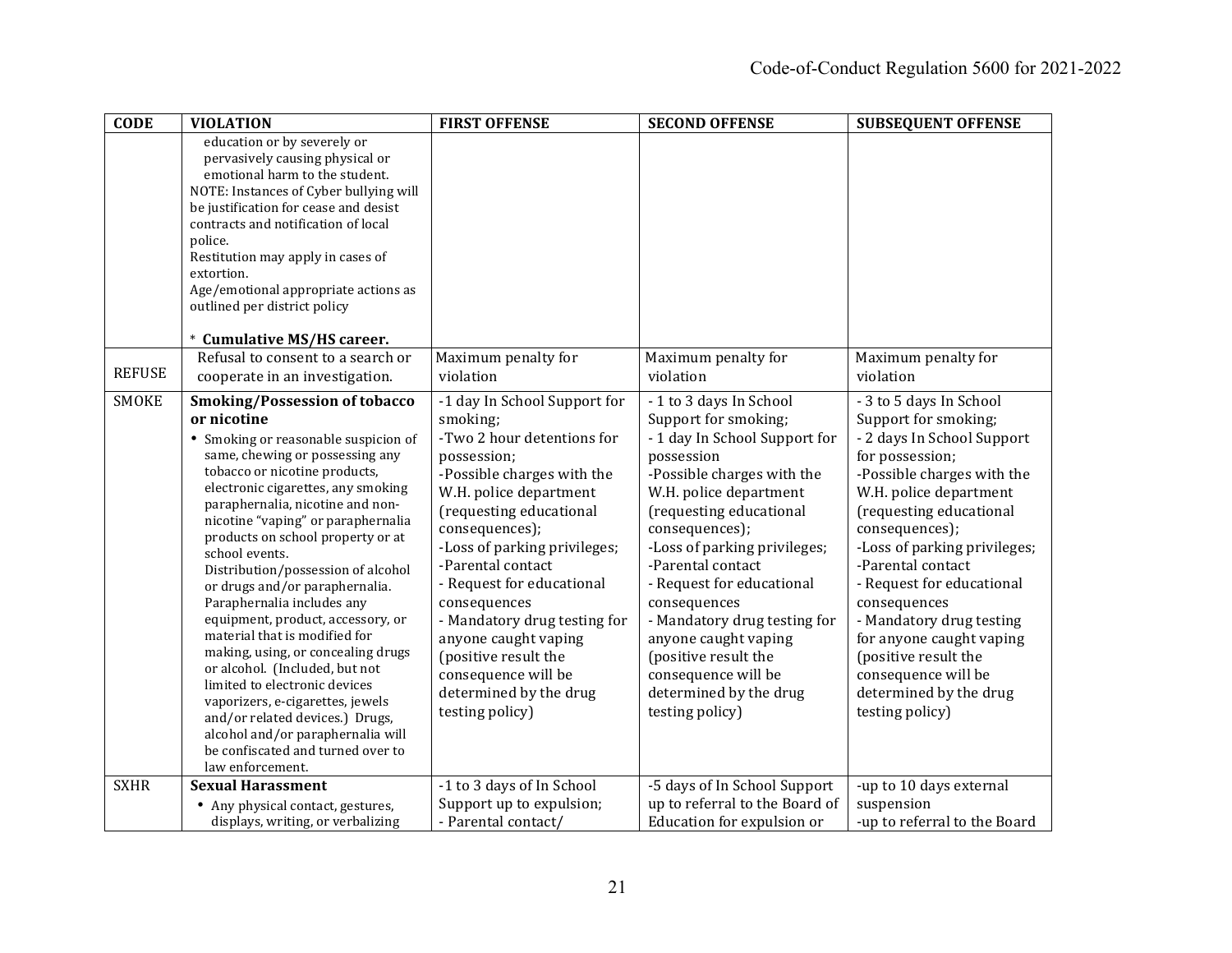| <b>CODE</b>   | <b>VIOLATION</b>                                                                                                                                                                                                                                                                                                                                                                                                                                                  | <b>FIRST OFFENSE</b>                                                                                                                                                                                                                                    | <b>SECOND OFFENSE</b>                                                                                                                                                                                                                | <b>SUBSEQUENT OFFENSE</b>                                                                                                                                                                                                                                             |
|---------------|-------------------------------------------------------------------------------------------------------------------------------------------------------------------------------------------------------------------------------------------------------------------------------------------------------------------------------------------------------------------------------------------------------------------------------------------------------------------|---------------------------------------------------------------------------------------------------------------------------------------------------------------------------------------------------------------------------------------------------------|--------------------------------------------------------------------------------------------------------------------------------------------------------------------------------------------------------------------------------------|-----------------------------------------------------------------------------------------------------------------------------------------------------------------------------------------------------------------------------------------------------------------------|
|               | anything of an unwanted sexual<br>nature, that can be considered<br>offensive. This can also include<br>possession or distribution of<br>pornographic or obscene<br>materials.<br>* Cumulative MS/HS career.                                                                                                                                                                                                                                                      | conference;<br>-Cease and desist contracts;<br>-Police notification as<br>appropriate;<br>-Mandatory administrative<br>meeting with Affirmative<br><b>Action Officer</b><br>-Referral to guidance for<br>counseling;<br>-Repayment of extorted<br>goods | alternative placement;<br>- Parental conference with<br>Administration:<br>-Cease and desist contracts;<br>-Police notification as<br>appropriate;<br>-Mandatory administrative<br>meeting with Affirmative<br><b>Action Officer</b> | of Education for expulsion<br>or alternative placement;<br>- Parental conference with<br>Administration;<br>-Cease and desist contracts;<br>-Police notification as<br>appropriate;<br>-Mandatory administrative<br>meeting with Affirmative<br><b>Action Officer</b> |
| <b>THEFT</b>  | <b>Theft</b><br>• Deliberate taking of school or<br>personal property (including<br>food/drink items from the<br>cafeteria)                                                                                                                                                                                                                                                                                                                                       | -1 day In School Support;<br>-Parental contact;<br>-Financially responsible for<br>stolen items:<br>-Possible filing of charges<br>with the W.H. police<br>department;<br>-Referral to guidance for<br>counseling                                       | -1 to 3 days of In School<br>Support;<br>-Financially responsible for<br>stolen items:<br>-Possible filing of charges<br>with the W.H. police<br>department;<br>-Referral to guidance for<br>counseling                              | -1 to 5 days In School<br>Support;<br>-Parental conference;<br>-Financially responsible for<br>stolen items;<br>-Possible filing of charges<br>with the W.H. police<br>department;<br>- Request counseling from<br>an outside agency                                  |
| <b>THREAT</b> | <b>Threat of Violence/Hostile</b><br><b>Actions</b><br>Exhibiting behavior, making verbal<br>or written statements, displays, or<br>gestures which threaten physical<br>or emotional harm to students.<br>("I'll beat you up." or "I'll kill you.")<br>Includes students in dating<br>relationship or familiar sibling<br>relationship. Physical actions are<br>meant to harm or endanger the<br>well being of another student.<br>* Cumulative for MS/HS career. | -1 to 3 days In School<br>Support;<br>-Parental contact;<br>-Police notification as<br>appropriate;<br>-Referral to guidance for<br>counseling;<br>-Possible risk assessment                                                                            | -3 to 5 days In School<br>Support or external<br>suspension;<br>-Administrative hearing;<br>-Police notification as<br>appropriate and filing of<br>charges;<br>-Parental conference;<br>-Possible risk assessment                   | -5 to 10 days In School<br>Support or external<br>suspension;<br>-Referral to the Board of<br><b>Education for possible</b><br>expulsion hearing;<br>-Filing of charges with the<br>W.H. police department;<br>-Parental conference                                   |
| <b>THSN</b>   | <b>Threat of Serious Nature</b><br>• Making statements in writing or<br>verbally which threaten to do<br>harm to the school, its personnel<br>and/or students, alleging gross                                                                                                                                                                                                                                                                                     | -Suspension from school for<br>a minimum of 3 days<br>pending the conclusion of a<br>risk assessment;                                                                                                                                                   |                                                                                                                                                                                                                                      | -4 to 10 days external<br>suspension throughout the<br>completion of a risk<br>assessment;                                                                                                                                                                            |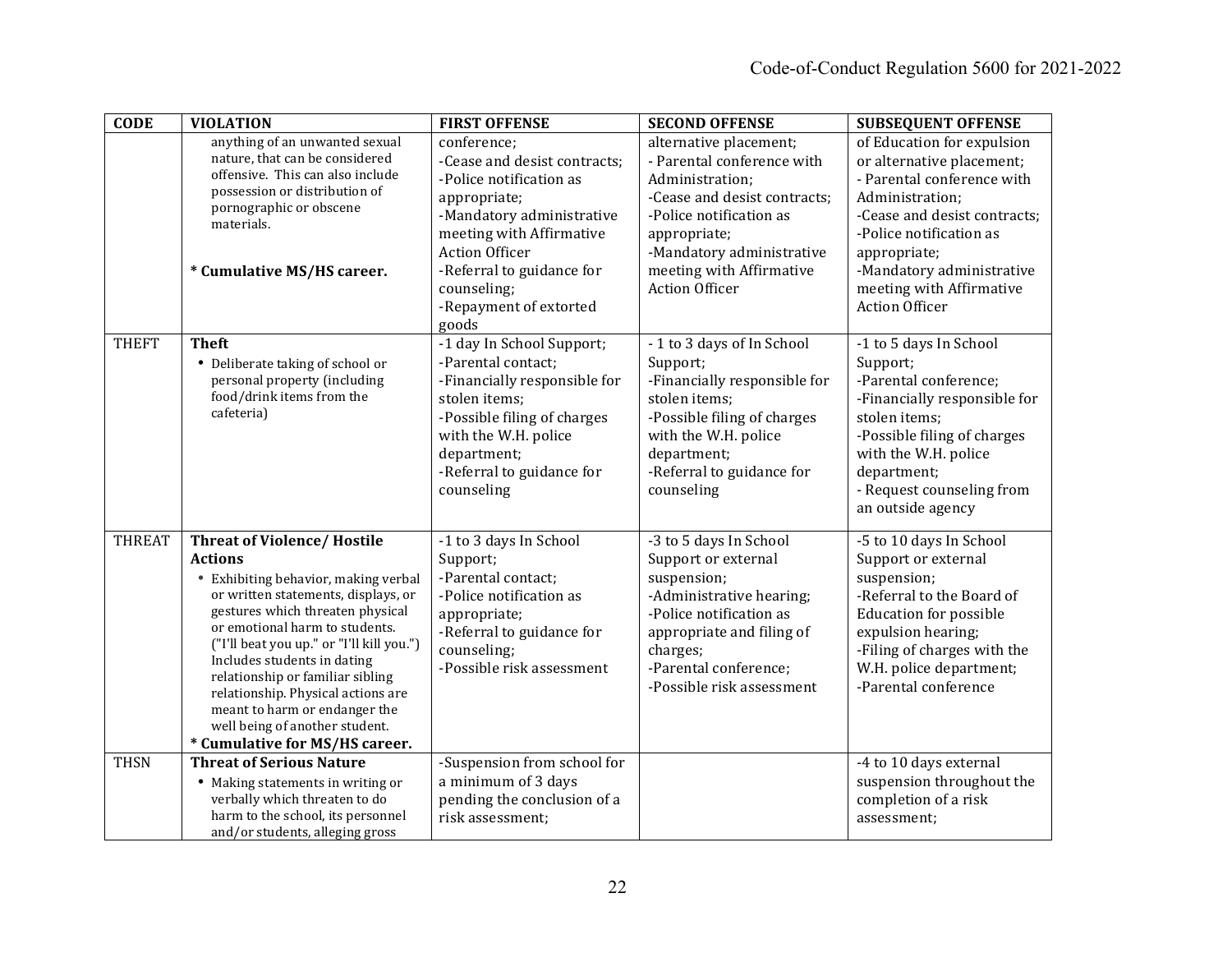| <b>CODE</b> | <b>VIOLATION</b>                                                                                                                                                                                                        | <b>FIRST OFFENSE</b>                                                                                                                                                                                                                                                                                                      | <b>SECOND OFFENSE</b> | <b>SUBSEQUENT OFFENSE</b>                                                                                                                                                                                                                                                                                           |
|-------------|-------------------------------------------------------------------------------------------------------------------------------------------------------------------------------------------------------------------------|---------------------------------------------------------------------------------------------------------------------------------------------------------------------------------------------------------------------------------------------------------------------------------------------------------------------------|-----------------------|---------------------------------------------------------------------------------------------------------------------------------------------------------------------------------------------------------------------------------------------------------------------------------------------------------------------|
|             | misconduct of another student or<br>staff member (i.e., false<br>accusation). Cumulative for<br>MS/HS career.<br>*Cumulative for MS/HS career.                                                                          | -Hearing before a committee<br>of the administration;<br>-Filing of charges with the<br>W.H. police department                                                                                                                                                                                                            |                       | -Referral to the Board of<br><b>Education for possible</b><br>expulsion hearing;<br>-Filing of charges with the<br>W.H. police department                                                                                                                                                                           |
| VAND        | Vandalism<br>• Deliberate and intentional<br>defacing/destruction of school<br>property or property to or from<br>school. This can include property<br>of staff, students, or personal<br>property or others at school. | -Two 2 hour detentions up<br>to 1 day In School Support;<br>-Parental contact;<br>-Financially responsible for<br>damages if applicable;<br>-Possible filing of charges<br>with W.H. police<br>department;<br>-Referral to guidance for<br>counseling;<br>-Student may be required to<br>clean or repair damaged<br>areas |                       | -1 to 5 days In School<br>Support up to possible<br>expulsion;<br>-Parental Conference;<br>-Financially responsible for<br>damages;<br>-Possible filing of charges<br>with W.H. police<br>department;<br>-Mandatory counseling<br>with guidance;<br>-Student may be required<br>to clean or repair damaged<br>areas |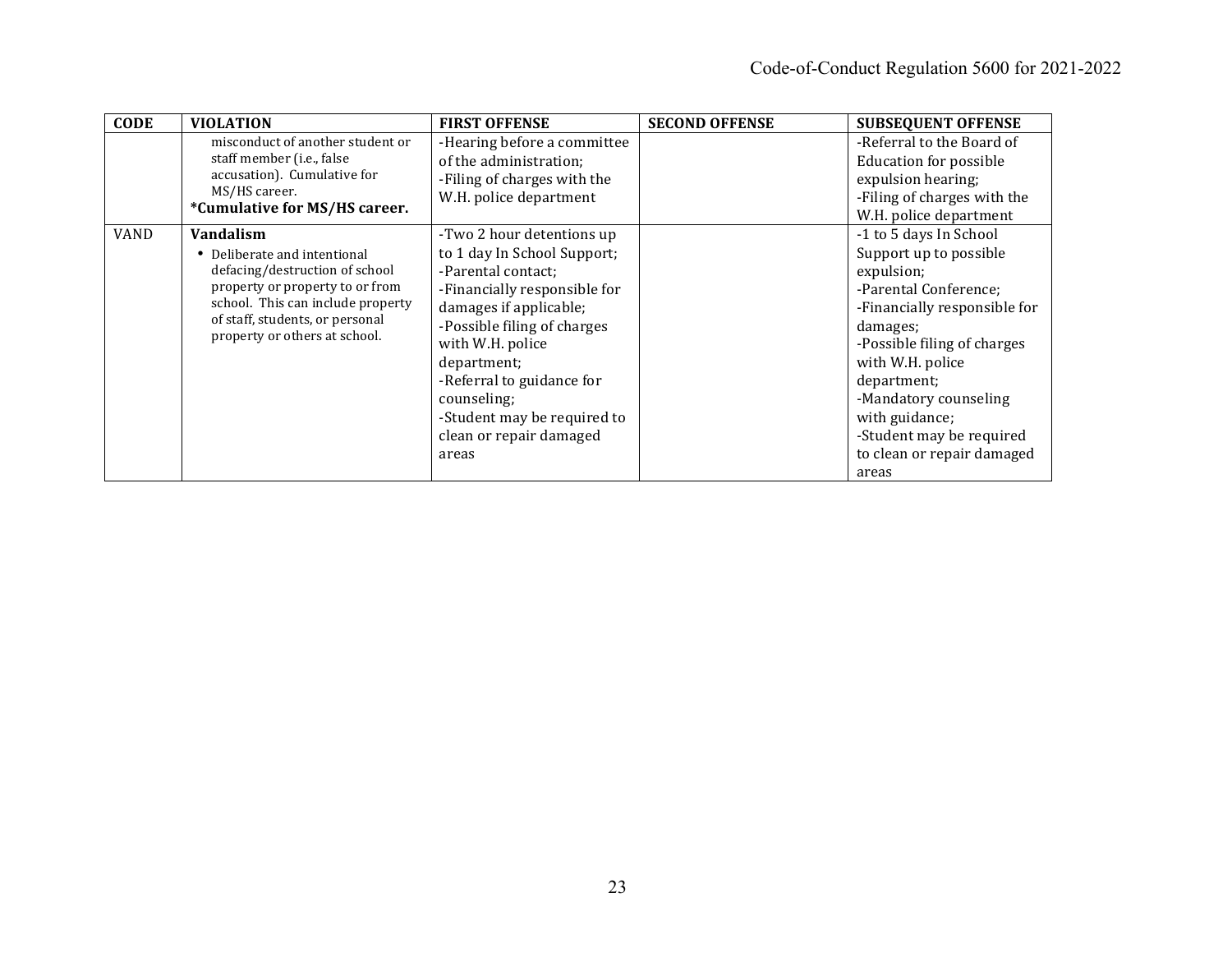# **Tier IV: Severe Infractions**

| <b>CODE</b>  | <b>VIOLATION</b>                                                                                                                                                                                                                                                                                                                                                                                                                                                                                                                                                                 | <b>FIRST OFFENSE</b>                                                                                                                                                                                                                                                                                            | <b>SUBSEQUENT OFFENSES</b>                                                                                                                                                                                                                                                                                                      |
|--------------|----------------------------------------------------------------------------------------------------------------------------------------------------------------------------------------------------------------------------------------------------------------------------------------------------------------------------------------------------------------------------------------------------------------------------------------------------------------------------------------------------------------------------------------------------------------------------------|-----------------------------------------------------------------------------------------------------------------------------------------------------------------------------------------------------------------------------------------------------------------------------------------------------------------|---------------------------------------------------------------------------------------------------------------------------------------------------------------------------------------------------------------------------------------------------------------------------------------------------------------------------------|
| <b>BLADE</b> | Possession of a Non-Firearm or Look-A-Like<br>Weapon                                                                                                                                                                                                                                                                                                                                                                                                                                                                                                                             | -10 days In School Support or external<br>suspension;                                                                                                                                                                                                                                                           | -10 days external suspension initially;<br>-Referral to Board of Education for                                                                                                                                                                                                                                                  |
|              | • Other than a firearm, possession of any item capable of<br>causing harm or bodily injury                                                                                                                                                                                                                                                                                                                                                                                                                                                                                       | -Parental conference with the<br>Administration:<br>-Counseling outside of school;                                                                                                                                                                                                                              | expulsion proceedings;<br>-Filing of charges with the W.H. police<br>department                                                                                                                                                                                                                                                 |
|              | *Cumulative for MS/HS Career                                                                                                                                                                                                                                                                                                                                                                                                                                                                                                                                                     | -Mandatory counseling within school;<br>-Possible filing of charges with the<br>W.H. police department                                                                                                                                                                                                          |                                                                                                                                                                                                                                                                                                                                 |
| <b>BOMB</b>  | <b>Bomb Threat</b><br>• Calling in or reporting falsely the presence of an explosive<br>device on school grounds or on district vehicles or presence<br>of an explosive device.                                                                                                                                                                                                                                                                                                                                                                                                  | -10 days In School Support or external<br>suspension;<br>-Referral to the Board of Education for<br>expulsion;<br>-Filing of charges with the W.H. police<br>department;<br>-Financially responsible for all costs<br>incurred                                                                                  |                                                                                                                                                                                                                                                                                                                                 |
| <b>DRAL</b>  | Drugs/Alcohol<br>• Possessing, distributing, or using any legal or illegal<br>substance or being in possession of drug paraphernalia.<br>Distribution/possession of alcohol or drugs and/or<br>paraphernalia. Paraphernalia includes any equipment,<br>product, accessory, or material that is modified for making,<br>using, or concealing drugs or alcohol. (Included, but not<br>limited to electronic devices vaporizers, e-cigarettes, jewels<br>and/or related devices.) Drugs, alcohol and/or<br>paraphernalia will be confiscated and turned over to law<br>enforcement. | -10 days In School Support<br>(possession or use);<br>-10 days external suspension<br>(distribution);<br>-Police notification;<br>-Filing of charges with the W.H. police<br>department;<br>-Counseling with Student Assistance<br>Counselor for parent & student and/or<br>referral to a rehabilitation center | -10 days internal or external<br>suspension;<br>-Referral to the Board of Education for<br>expulsion hearing;<br>-Filing of charges of W. H. police<br>department;<br>-Referral to rehabilitation center<br>-Counseling with Student Assistance<br>Counselor for parent & student and/or<br>referral to a rehabilitation center |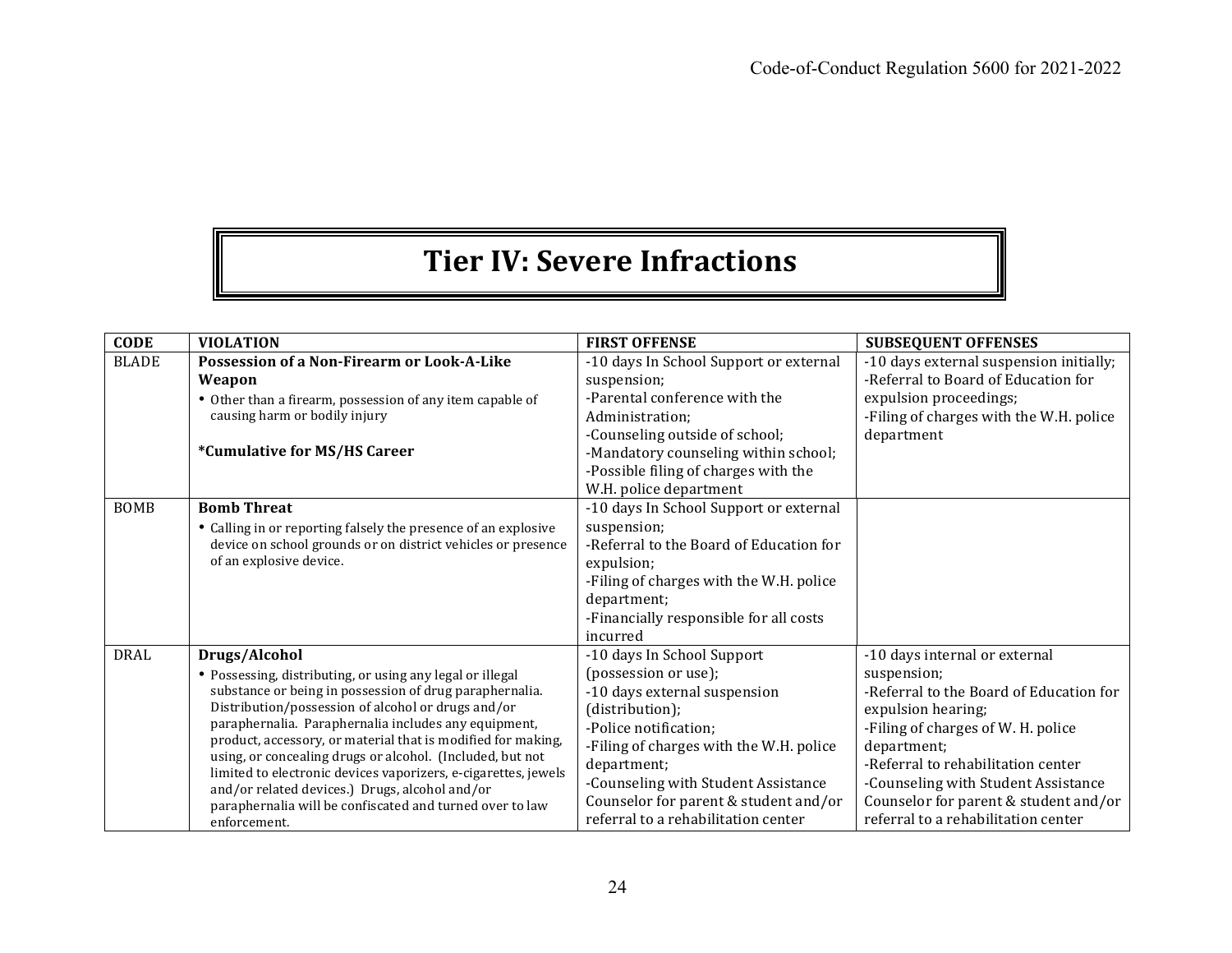| <b>CODE</b>  | <b>VIOLATION</b>                                                                                                                                                                                                                                                                                   | <b>FIRST OFFENSE</b>                                                                                                                                                                                                                                                                                                                                                                                                                                                   | <b>SUBSEQUENT OFFENSES</b>                                                                                                                                                                                                                                 |
|--------------|----------------------------------------------------------------------------------------------------------------------------------------------------------------------------------------------------------------------------------------------------------------------------------------------------|------------------------------------------------------------------------------------------------------------------------------------------------------------------------------------------------------------------------------------------------------------------------------------------------------------------------------------------------------------------------------------------------------------------------------------------------------------------------|------------------------------------------------------------------------------------------------------------------------------------------------------------------------------------------------------------------------------------------------------------|
|              | *Cumulative for MS/HS career.                                                                                                                                                                                                                                                                      | (Degree determined by Principal);<br>-If distribution, referral to the Board of<br><b>Education for expulsion</b>                                                                                                                                                                                                                                                                                                                                                      | (Degree determined by Principal)                                                                                                                                                                                                                           |
| <b>FALSE</b> | <b>Intentionally Filing a False Report</b><br>• Setting off a false fire alarm, calling in a false report of a fire.                                                                                                                                                                               | -10 days In School Support or external<br>suspension;<br>-Referral to the Board of Education for<br>expulsion;<br>-Filing of charges with the W.H. police<br>department;<br>-Financially responsible for all costs<br>incurred                                                                                                                                                                                                                                         |                                                                                                                                                                                                                                                            |
| <b>FIRE</b>  | Setting a Fire (#1)<br>• Deliberate or intentional setting of a fire including the<br>inappropriate use of a fire starting mechanism.                                                                                                                                                              | -3 days In School Support up to<br>expulsion;<br>-Parental conference for the removal of<br>student;<br>-Possible referral to the Board of<br>Education for expulsion;<br>-Financially responsible for damages;<br>-Mandatory counseling as appropriate<br>-Possible filing of charges with the<br>W.H. police department<br>-Student may be required to clean or<br>repair damaged property<br>- Complete a fire prevention and safety<br>course by local authorities |                                                                                                                                                                                                                                                            |
| GUN          | <b>Possession of a Firearm</b><br>• Possession of a handgun or other firearm capable of firing a<br>projectile; displaying a gun on school premises or at any<br>school activity; displaying or using as a weapon any time<br>with the intent of threatening or actually causing bodily<br>injury. | -10 days external suspension initially;<br>-Referral to the Board of Education for<br>expulsion hearing;<br>-Filing of charges with the W.H. police<br>department                                                                                                                                                                                                                                                                                                      |                                                                                                                                                                                                                                                            |
| <b>INTS</b>  | <b>Intimidation of a Staff Member</b><br>• Verbal or physical (without contact) intimidation of any<br>employee of the school district or of an individual who is<br>performing a service for the school district.<br>* Cumulative MS/HS career.                                                   | - 4 to 10 days In School Support or<br><b>External Suspension</b><br>- Mandatory in-house counseling;<br>-Parental Contact/conference;<br>-Mandatory attendance at anger<br>management counseling;                                                                                                                                                                                                                                                                     | - 10 days external suspension;<br>-Mandatory extended counseling with<br>guidance personnel or Student<br>Assistance Counselor as determined<br>by the severity of incident and until<br>the issue is resolved:<br>-Referral to the Board of Education for |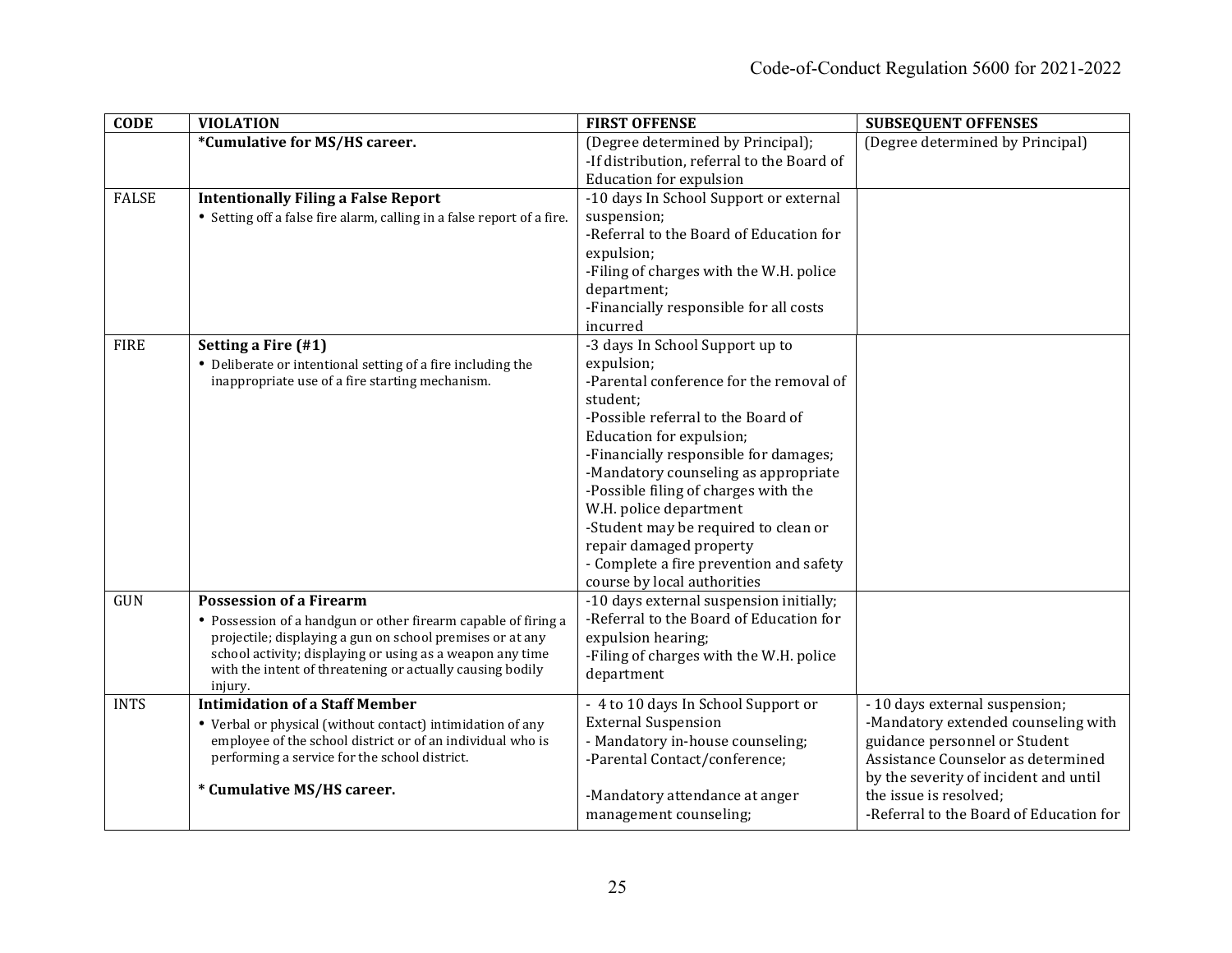| <b>CODE</b>  | <b>VIOLATION</b>                                               | <b>FIRST OFFENSE</b>                                        | <b>SUBSEQUENT OFFENSES</b>              |
|--------------|----------------------------------------------------------------|-------------------------------------------------------------|-----------------------------------------|
|              |                                                                |                                                             | expulsion                               |
|              |                                                                |                                                             |                                         |
|              |                                                                |                                                             |                                         |
|              |                                                                |                                                             |                                         |
|              |                                                                |                                                             |                                         |
|              |                                                                |                                                             |                                         |
|              |                                                                |                                                             |                                         |
| <b>MEDS</b>  | <b>Violation of Medication Policy</b>                          | -Parent notified to pick up medication;                     | -Parent notified to pick up medication; |
|              | • Possession of any prescription or non-prescription           | -Confiscation of medication up to 5                         | -Confiscation of medication up to 10    |
|              | medication. Severity of consequence will reflect type of       | days In School Support;                                     | days of In School Support;              |
|              | medication, i.e. over-the-counter, antibiotics, and narcotics. | -Counseling with the Student                                | -Mandatory completion of counseling     |
|              | Note: See Medication Policy 5131.4.                            | Assistance Counselor or referral to a                       | program or referral to a rehabilitation |
|              |                                                                | rehabilitation center (Degree                               | center;                                 |
|              |                                                                | determined by Principal)                                    | -Mandatory hearing at Board of          |
|              | *Cumulative for MS/HS Career                                   |                                                             | Education to determine future           |
|              |                                                                |                                                             | placement of student at Gateway         |
|              |                                                                |                                                             | Regional High School                    |
| <b>STAWO</b> | Assault by a Pupil without a weapon upon a Staff               | -10 days external suspension;                               |                                         |
|              | <b>Member</b>                                                  | -Referral to the Board of Education for                     |                                         |
|              | • Striking, pushing, touching a staff member in a hostile      | extended suspension or expulsion;                           |                                         |
|              | manner.                                                        | -Parental conference;                                       |                                         |
|              |                                                                | -Police notified and possible removal                       |                                         |
|              | *Cumulative for MS/HS career.                                  | of student by the police from campus;                       |                                         |
|              |                                                                | -Charges filed with the W.H. police                         |                                         |
|              |                                                                | department;                                                 |                                         |
|              |                                                                | -Mandatory counseling                                       |                                         |
|              |                                                                | - Upon return mandatory schedule                            |                                         |
| <b>STAWW</b> | Assault by Pupil with a weapon upon a Staff                    | change (alternate teacher)<br>-10 days external suspension; |                                         |
|              | <b>Member</b>                                                  | -Referral to the Board of Education for                     |                                         |
|              | • Attacking a staff member with any form of weapon.            | extended suspension or expulsion;                           |                                         |
|              |                                                                | -Parental conference;                                       |                                         |
|              | *Cumulative for MS/HS career.                                  | -Police notified and possible removal                       |                                         |
|              |                                                                | of student by the police from campus;                       |                                         |
|              |                                                                | -Charges filed with the W.H. police                         |                                         |
|              |                                                                | department;                                                 |                                         |
|              |                                                                | -Mandatory counseling                                       |                                         |
|              |                                                                | - Upon return mandatory schedule                            |                                         |